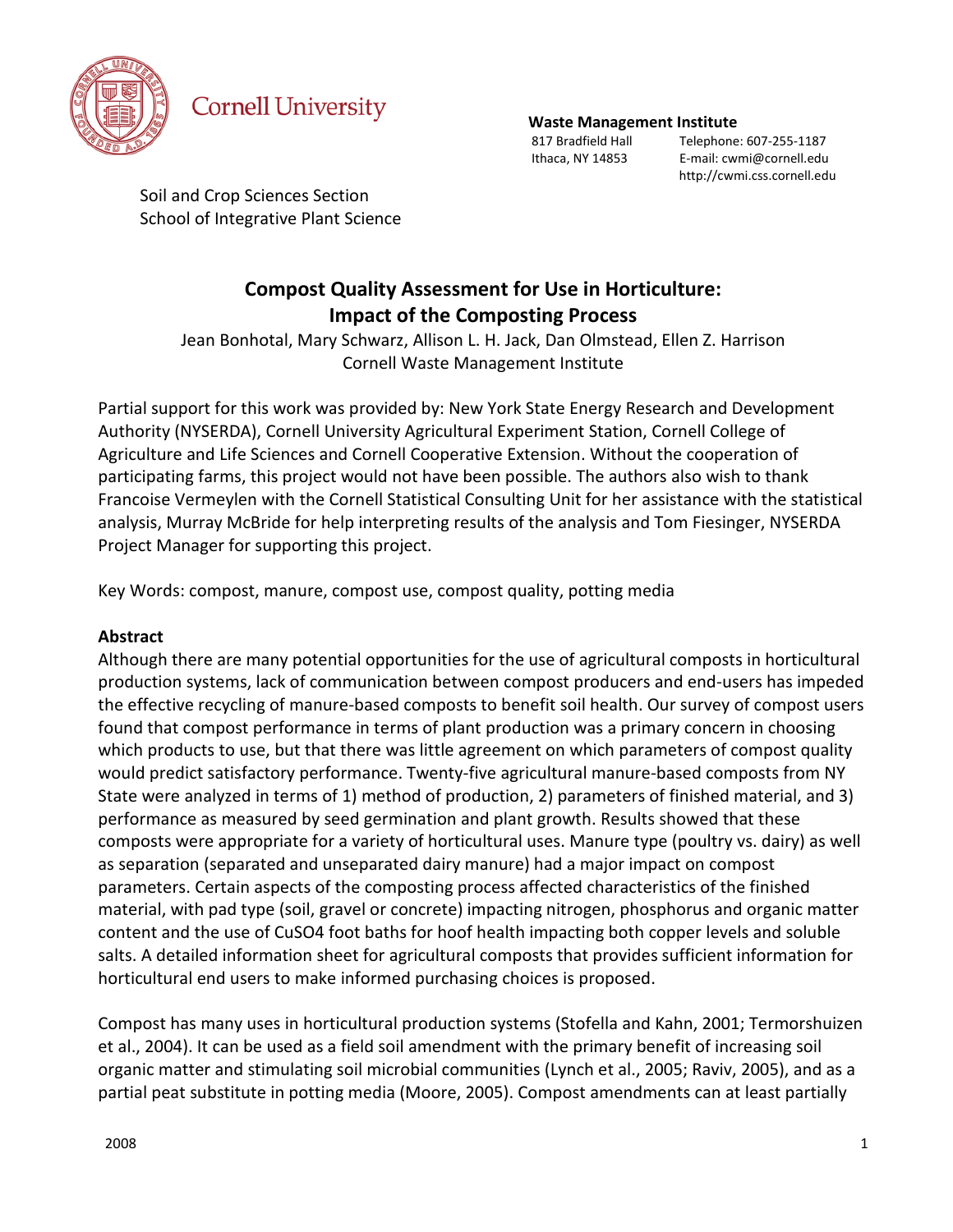replace some synthetic inputs by providing essential plant nutrients and increasing the disease suppressive nature of both soil and potting media. There is a large body of scientific work documenting the disease suppressive nature of some compost amendments towards a wide variety of plant diseases (Hoitink et al., 1991; Hoitink and Kuter, 1986; Weltzien, 1989), although inconsistency of disease control can impede effective use. As the science and technology of compost production and use advance, compost products will increasingly be able to meet the varied needs of end users (Fitzpatrick et al., 2005).

Another benefit of using composts in agricultural and horticultural production is the pollution prevention that can be achieved by recycling organic wastes from one agricultural sector into a valuable soil amendment in another. Excess nutrients from manure storage and over application in agriculture can cause eutrophication in bodies of fresh water (Glasgow and Burkholder, 2000) and are one component of downstream aquatic ecosystem collapse in the Gulf of Mexico (Rabalais et al., 2002). Making and selling compost is an alternative to transporting raw manure in situations where nutrients must be removed from fragile watersheds. Composts can also serve as a source of organic matter which helps restore degraded soils (NRCS, 2003) and provides nutrients for plant production.

Using composts can increase the long term sustainability of agriculture in terms of its impact on global climate change. Peat mining disrupts wetland ecosystems, causing the release of plant-based carbon that had been stored in peat bogs since the last major glaciation (Smith et al., 2001). The production of synthetic fertilizers relies heavily on the use of fossil fuels. For example, anhydrous ammonia is made from natural gas, using more natural gas to fuel the process (Schwartz, 2002). Compost can serve as a partial substitute for both peat and synthetic fertilizers, thus offsetting their associated carbon emissions. The fossil energy required for composting varies greatly depending on the management of material collection, preparation, handling and delivery. One analysis that factored in the carbon emissions associated with the composting process as well as the  $CO<sub>2</sub>$  emitted by microorganisms during biodegradation, and subtracted the offset emissions of peat and synthetic fertilizer, found that the composting process is not just 'carbon neutral', it can be substantially 'carbon negative'(Smith et al., 2001). Connecting compost producers with end users in the same region could reduce carbon emissions associated with long distance transport of synthetic fertilizers and compost produced outside of the region.

A major barrier to the utilization of composts in agriculture and horticulture is the lack of communication between compost producers and end users (Raviv, 2005). Since manure management is the primary goal of many livestock producers who produce compost, they may not always be aware of their end users' material specifications. Conversely, growers using compost may not always have access to specific information about a particular compost in order to choose a product best meeting their needs (Raviv, 2005). Composts are made from a variety of feedstocks, using many different methods, which results in a wide range of physical, chemical and biological characteristics of the finished compost (Benito et al., 2006; Termorshuizen et al., 2006; Zmora-Nahum et al., 2007). Different types of composts are thus suited for different end uses, but in many cases vital connections between producers and users of compost are not made.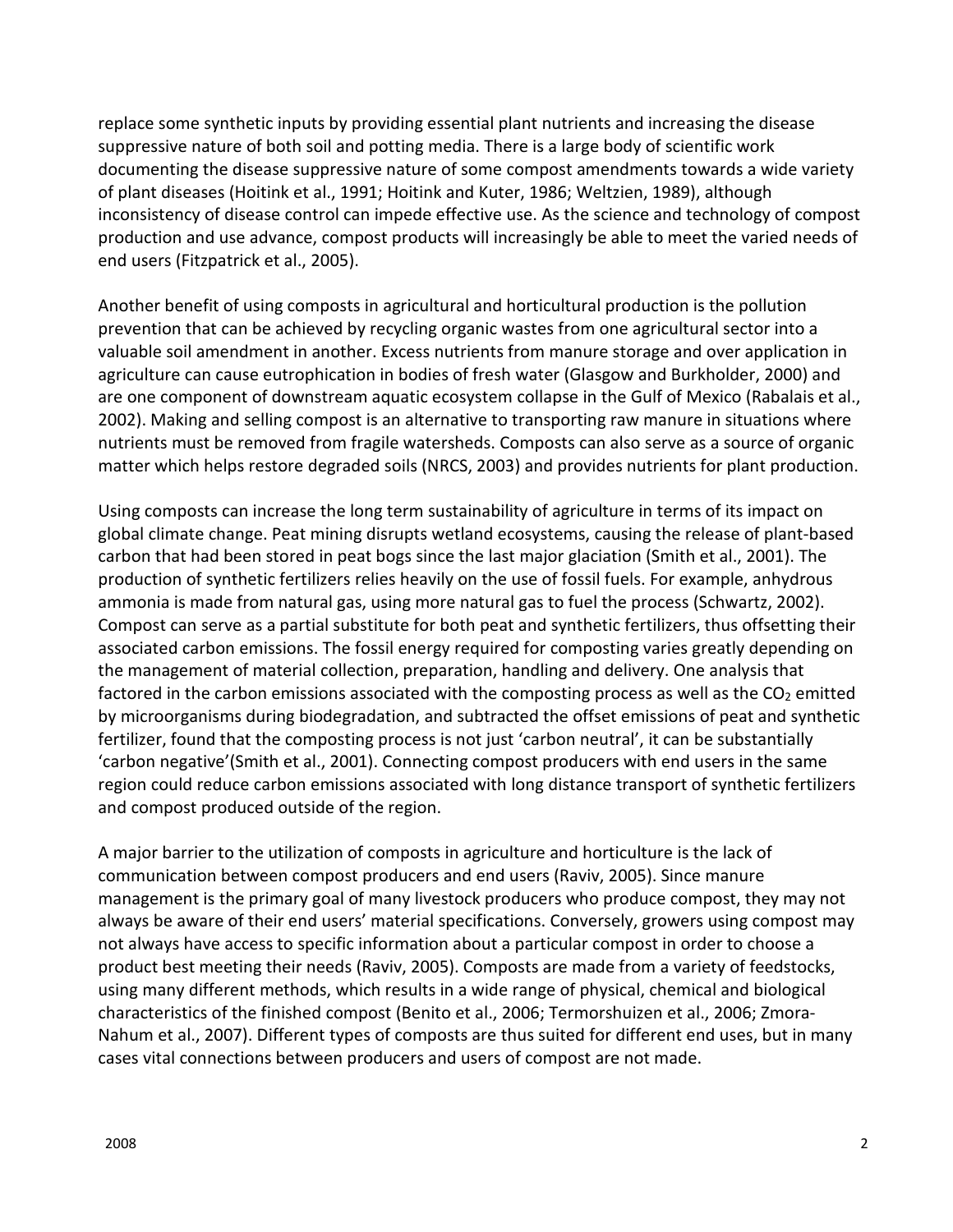The overall goal of this project is to increase the usage of composted livestock manure in horticultural production systems for the environmental benefits listed above as well as to provide a potential boost to rural economies with the sale of value-added products. Local networks of compost production and use could provide additional income for livestock farmers as well as cost-effective input replacements for end users in the horticultural and landscape sectors. In order for this concept to become a reality, compost producers must be linked with appropriate end use markets. This requires that compost users learn what information to look for to evaluate the quality and select compost products, and compost producers learn how to make products that best fit the needs of end users. In order for compost end users to make informed purchasing decisions, information on compost quality must be made available for each compost product. In our survey of 25 livestock farms producing compost in New York State, we were most interested in answering the following questions; 1) How do different composting processes affect the physical and chemical properties of the finished compost; and 2) How does the composting process affect the presence of common compost contaminants?

#### **Materials and Methods**

*Compost end user survey*. Agricultural businesses (n = 47) and home gardeners (n = 107) were surveyed through the Cornell Waste Management Institute (CWMI) website, interviews, and at turf, horticulture and vegetable-focused professional meetings. Participants were asked a range of questions on why and how they use compost and what kind of information they would like to see on compost product labels. The full details of the compost end user survey, including the survey instrument, can be found on the CWMI webpage (Harrison, 2001) and summarized elsewhere (Bonhotal, 2000; Harrison et al., 2003).

*Compost sampling*. Composite compost samples were collected from 25 livestock farms in New York State over a two year period (1997 – 1998). Descriptive data for each on-farm composting operation were collected (Table 1.) Manure types included dairy manure (separated and unseparated) and poultry manure. Dairy manure varies greatly in consistency based on how it is handled before composting. Separation of dairy manure is a mechanical process whereby solids are squeezed under centrifugal or slot-plate pressure into a liquid and a semi-solid component (usually around 30% solids) that may be composted. Bulking agents added as a carbon source were identified. Composting operations had four methods for aerating and/or turning compost piles; windrow turners (WT), bucket loaders (BL), passively aerated windrow systems (PAWS) that are turned infrequently, and forced air (FA) systems that are not turned. With PAWS, air circulates through the windrow naturally due to good pile structure, while in forced air systems air is mechanically forced through pore spaces in the pile. Composting operations were divided into turning categories; no turning, low turning frequency (< 12 times/year) and high turning frequency (> 12 times/year). A dummy variable 'management' was created to capture the observed combinations of bulking agent, turning method and turning frequency. Several of the management variables are only represented by one farm. This decreased possible statistical rigor, but is a reflection of the types of operations available for this applied study. The types of pad surfaces on which the compost was made included soil, gravel, and concrete. The use of copper sulfate foot baths for hoof health at some dairy farms was recorded to test its' potential impact on compost chemical characteristics. Composite compost samples, consisting of 16 grab samples mixed together, were obtained from piles which the farmer considered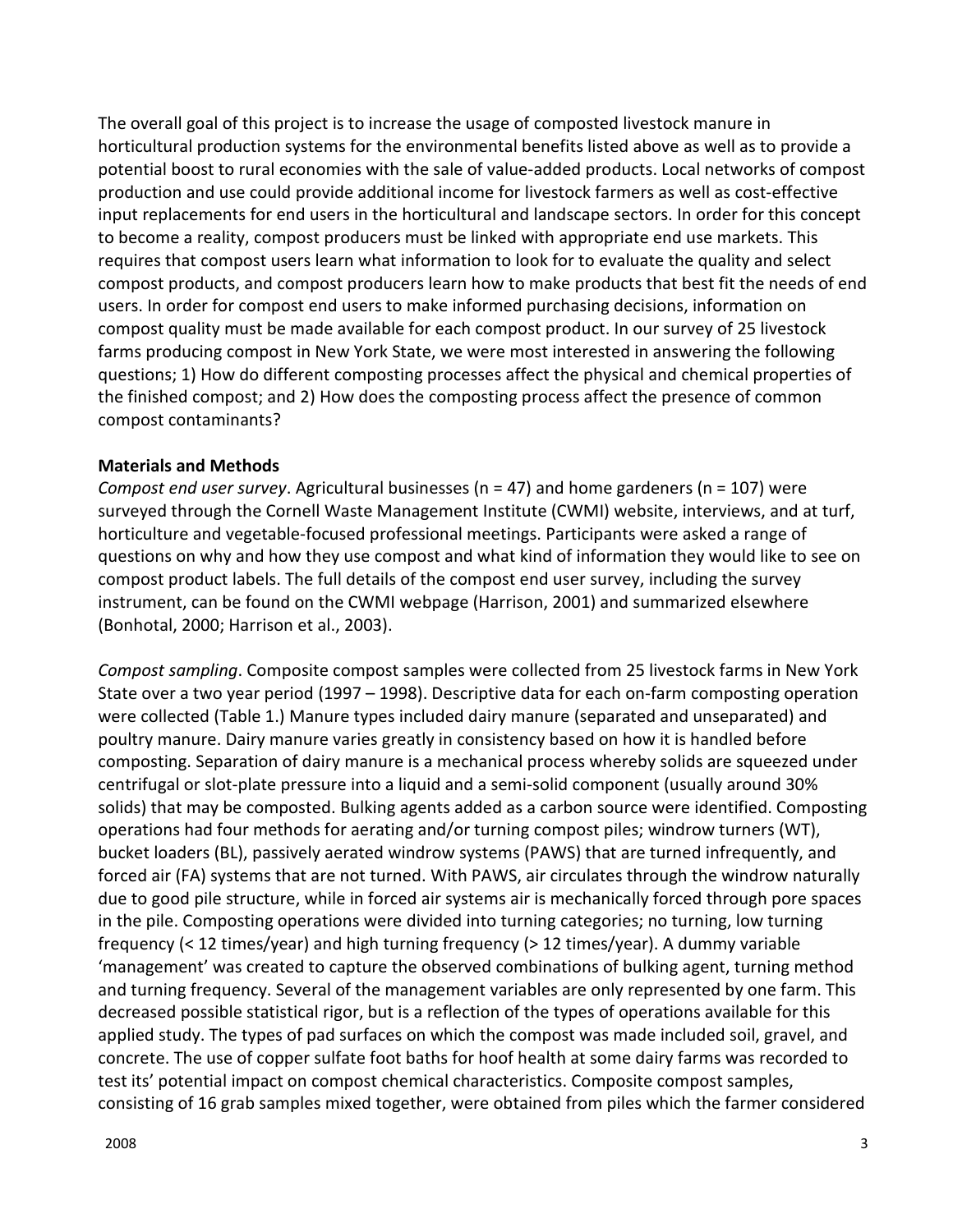ready to use. Two to six replicate composite samples were obtained during each sampling event and each sampling event at a single farm was considered a 'batch' for the statistical analysis. Composts at individual farms were sampled from one to five times over the project period.

*Laboratory analysis of compost samples.* Samples were analyzed by Woods End Laboratories (WERL, Mt. Vernon, ME) using published protocols consistent with either the United States Composting Council's Test Methods for the Evaluation of Composting and Compost (USCC TMECC) (Thompson et al., 2002), the EPA 40 CFR Part 503 rules for Biosolids testing (USEPA, 1993), or the Compost Methods Manual of the German Compost Association (Kehres and Pohle, 1998) depending on the particular parameter. Testing parameters were selected based on their routine use in characterizing composts and their level of importance reported by end users through the end user survey mentioned above.

Total Kjeldahl nitrogen (TKN) was determined using TMECC Method 4.02 (Bremmer and Mulvaney, 1982). After an aqua regia digestion, total phosphorous was determined by Inductively Coupled Plasma Emission Spectrometry (ICP) using TMECC Method 4.03-A. Total organic matter (OM) was measured through the loss on ignition (LOI) method, TMECC Method 5.07-A. Electroconductivity (EC or soluble salts) and pH were measured using a pH and EC probe (Orion Systems, Thermo Scientific, Waltham, MA), using a 1:2 v:v compost:water slurry (Wolfe, 2003). Composts were evaluated for  $CO<sub>2</sub>$ and NH<sub>3</sub> production to determine compost maturity (Woods End Research Laboratory, Mt. Vernon, ME; TMECC Method 5.08-E). Compost maturity increases with increasing levels in the index, with levels 1 and 2 defined as "raw" compost, levels 3-6 defined as "active compost" and levels 7 and 8 defined as "finished compost" (Brinton, 2002). Bulk density was measured using TMECC Method 3.01-A. Heavy metals (copper, iron, zinc, arsenic, and cadmium) and fecal coliforms were measured using methods outlined in EPA 40 CFR Part 503 rules for Biosolids testing (USEPA, 1994). For the weed seed bioassay, composts were diluted to a standard salt content (2 mmhos  $cm<sup>-1</sup>$ , TMECC Method 5.09-B) using a professional peat-mix limed to pH 5 (Fafard, Agawam, MA). Weed seeds were reported as number of seedlings per liter compost after 14 days. For plant performance bioassays, composts were diluted to a standard salt content (2 mmhos  $cm<sup>-1</sup>$ , TMECC Method 5.09-B) using peat with no added nutrients. Cress (*Lepidium sativum*, Johnny's Seeds, Albion, ME) growth in the peat - compost mixture was compared to a control group planted in a professional peat mix with added synthetic nutrients (B2, Fafard, Agawam, MA) for percent seed germination and plant fresh weight after 14 days (Fuchs et al., 2001; Kehres and Pohle, 1998).

*Statistical analysis*. All statistical analyses were carried out using the 'proc mixed' function in SAS 9.0.1 (SAS Institute, Cary NC). Variables were divided into four categories; 1) composting process (manure type, bulking material, addition of food scraps, turning method, turning frequency, pad type, copper footbath, and management), 2) compost parameters (nitrogen, phosphorus, pH, soluble salts, bulk density, maturity, organic matter, and C to N ratio), 3) compost performance (plant bioassays: relative growth and germination), and 4) compost contaminants (copper, fecal coliforms, and weeds). A dummy variable 'management' was created to capture all the observed combinations of bulking agent, turning method and turning frequency (Table 1.). Farm composting site and the interaction between site and batch tested were used as random effects. Mixed models were constructed to determine the following 1) the effect of composting process on compost parameters, 2) the effect of compost parameters on compost performance and 3) the effect of composting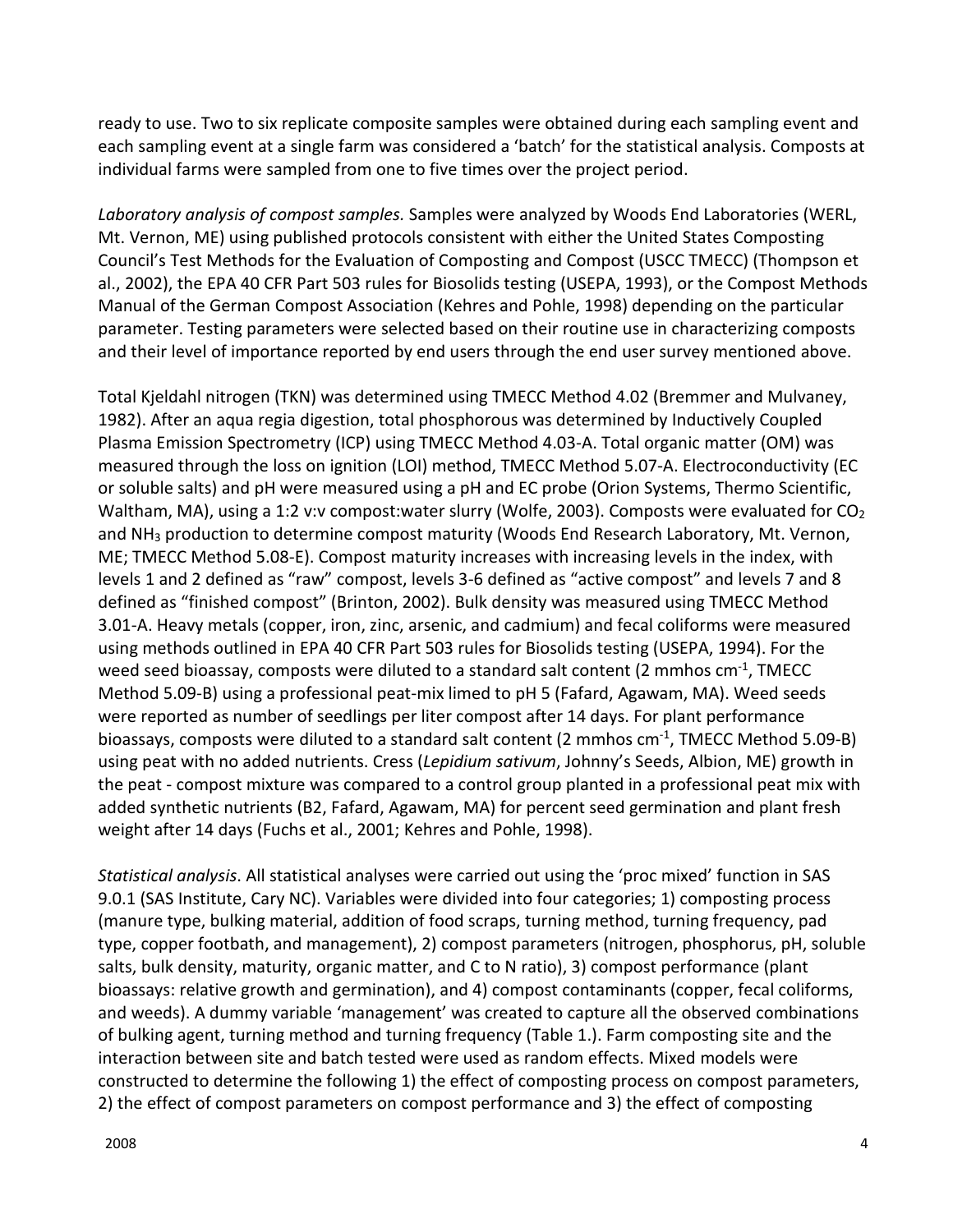process on compost contaminants. Models were constructed using the individual variables of bulking agent, turning frequency, and turning method as well as the dummy variable 'management' that lumps these three variables into one. Poultry manure composts were distinct in many ways from dairy manure composts, skewing the analysis. Data from poultry manure composts were removed from the main dataset, but provided too small of a sample size to be analyzed separately. Alpha was set at 0.10, with all p-values less than or equal to 0.10 considered significant. Significant overall effects were followed by a multiple comparison procedure to further determine significant differences among levels of the variables.

#### **Results**

*Compost end user survey*. The full results of the end user survey can be found on the CWMI website (Harrison, 2001) and summarized elsewhere (Bonhotal, 2000; Harrison et al., 2003). Respondents from the horticultural sector indicated using composts primarily for soil structure, but also as a growth medium, to enhance biological health, to provide plant-available nutrients, and to retain moisture. Growers were most interested in how composts perform and not as concerned about type of feedstock used in compost production when choosing compost products. The main concerns with compost use that growers indicated were inconsistency of individual compost products followed by weed seeds and chemical contaminants. In terms of compost labeling, growers were most interested in seeing information on pH and NPK content followed by organic matter and carbon to nitrogen ratio. Having maturity, feedstock and weed seeds actually listed on the label were low priority.

*Laboratory analysis of compost samples*. Results for compost parameters, compost performance (plant bioassays) and compost contaminants in dairy manure composts are summarized in Table 2 and Figs. 1-3. Site by site comparisons for all of the parameters tested can be found in the online report (Harrison, 2001). As shown by the large differences in standard deviations for parameters measured at a particular farm over the study period, the variability of results was much greater at some farms than at others where compost characteristics were quite consistent (Table 2). Viable weed seeds varied in composts from none to more than 227  $L<sup>-1</sup>$  (Fig. 1). Overall, composts had consistently low weed seed levels ( $\leq 5$  L<sup>-1</sup>), while composts from three specific sites had much higher levels. Cress seeds germinated well in the majority of the composts tested, with germination in the unfertilized compost – peat mixes nearly equivalent to that in the fertilized industry standard control mix. However, three of the poultry manure composts showed poor germination down to an average of 25% of the control (Fig. 2). When mixed with unfertilized peat as specified in the test method, most composts supported cress growth at rates higher than 80% of plants in the fertilized industry standard control mix, with three composts resulting in higher growth than the control, and three poultry manure composts resulting in much lower (< 34%) growth than the control (Fig. 3).

#### **Statistical analyses**

T*he effect of composting process on compost parameters*. The following models are for dairy manure composts only. Poultry manure composts were so different from dairy manure composts that nearly all of the statistical models run with the full dataset resulted in 'manure type' as the only variable affecting each compost parameter (data not shown). Since these composts skewed the results, they were removed from the analysis.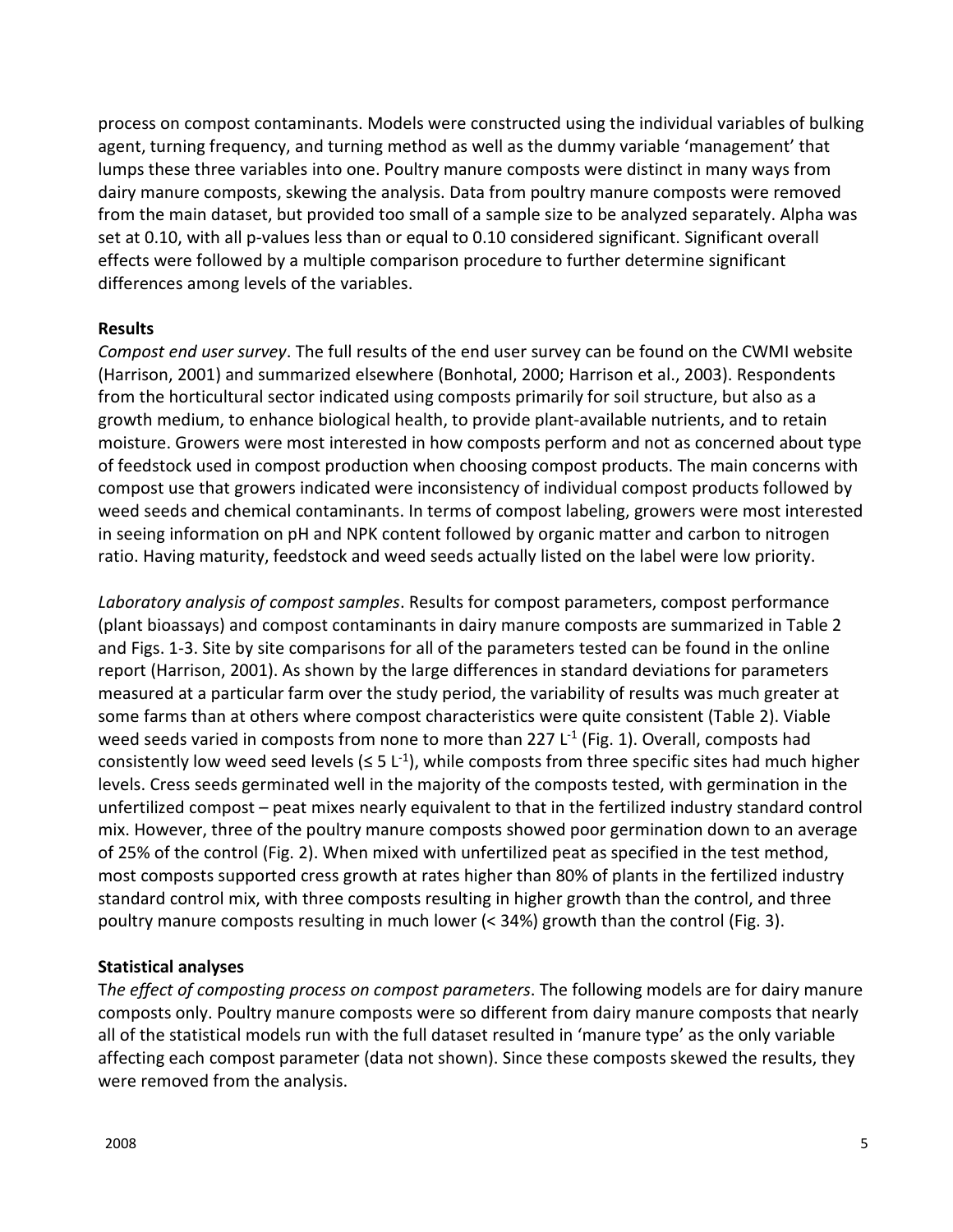**Nitrogen:** Total Kjendahl nitrogen levels in the composts tested were affected by pad type and manure type (Equation 1, Table 3). Composts made with separated dairy manure had significantly higher nitrogen levels (lsmean = 2.42%) than those made with unseparated dairy manure (lsmean = 1.66%). Composts made on concrete pads had the highest total nitrogen content (lsmean = 2.44%), followed by those made on gravel (lsmean = 2.05%) and those made on soil (lsmean = 1.62%).

**Phosphorus:** Phosphorus content was affected by pad type, management, and the interaction of these two variables (Equation 2, Table 3). Composts with the highest phosphorus content were made on soil pads with management variable 6 (straw as a bulking agent, passively aerated windrow system, low turning frequency) (lsmean = 0.74%) and on gravel pads with management variable 2 (straw as bulking agent, windrow turner, high turning frequency) (lsmean = 0.73%).

**Potassium:** Potassium content was affected by management type (Equation 3, Table 3). Management variable 9 had the highest potassium content (straw and wood as bulking agents, forced air and no turning) (lsmean = 3.25%). This management variable is only represented by one site which is an indoor facility.

**Organic matter:** Pad type significantly affected organic matter content (Equation 4, Table 3). Composts from sites with concrete pads had significantly higher organic matter content (lsmean = 70.27%) than those with gravel or soil pads (lsmeans = 41.38%, 36.21%).

**pH:** Manure type, management, and screening affected compost pH (Equation 5, Table 3). Separated dairy manure composts had significantly higher pH values (lsmean = 7.85) than those made with unseparated dairy manure (lsmean = 7.47). Composts made with the management variable 4 had higher pH (lsmean = 8.5) than those made with all other management types. Management variable 4 includes, unseparated dairy manure, wood as a bulking agent, windrow turner and high turning frequency. Composts that had not been screened had significantly higher pH (lsmean = 7.9) than those that had been screened (lsmean = 7.3).

**Soluble salts:** Management type and use of a footbath significantly affected the soluble salts in finished compost (Equation 6, Table 3). Management variable 9 (straw and wood as bedding, forced air, no turning) had significantly higher soluble salts than all other management types (lsmean = 7.50 mmhos cm<sup>-1</sup>). This management variable is only represented by one site which is an indoor facility. Composts from dairies using footbaths had significantly lower soluble salts (lsmean = 2.04 mmhos  $cm<sup>-1</sup>$ ) than those from dairies not using footbaths (Ismean = 4.67 mmhos cm<sup>-1</sup>).

**Density:** Density was only significantly affected by manure type (Equation 7, Table 3). Composts made with unseparated dairy manure had higher densities (Ismean = 50.13 lb ft<sup>-3</sup>) than composts made with separated dairy manure (Ismean = 42.15 lb ft<sup>-3</sup>).

**Maturity:** Compost maturity, as measured by the Solvita method, was not significantly affected by any of the compost process variables.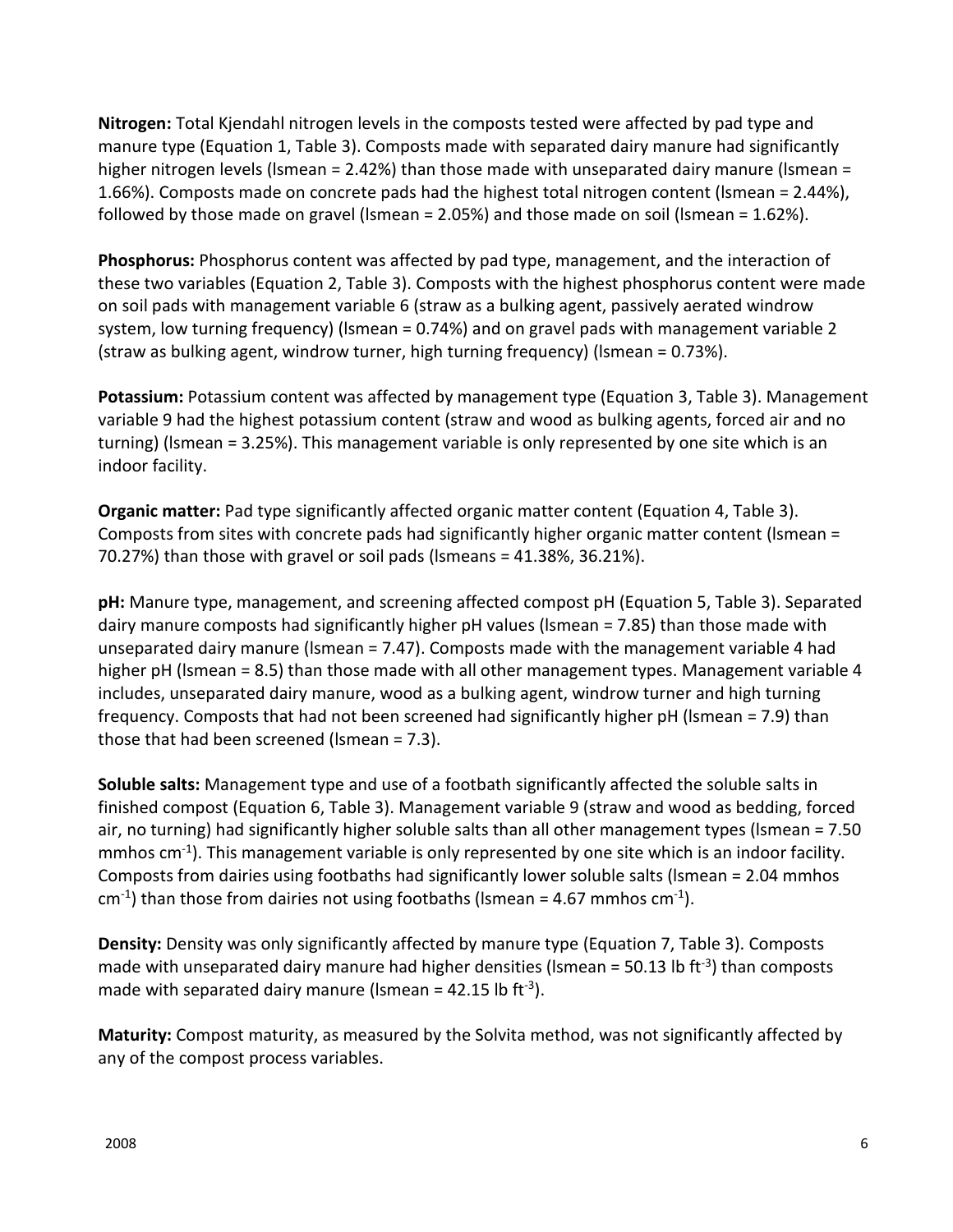**C to N:** Carbon to nitrogen ratio was not significantly affected by any of the compost process variables.

*The effect of compost parameters on compost performance.* Cress (*L. sativum*) seed germination and growth were used as indicators of compost performance. Compost samples were diluted to a standard salt content resulting in different ratios of compost to peat. The characteristics of the final growth media were not analyzed and due to the variable dilution, we were unable to evaluate the impact of specific compost parameters on compost performance.

*The effect of composting process on compost contaminants.* The concentration of copper in finished composts is affected by the use of copper sulfate footbaths on dairy farms, the management variable and the interaction of these variables (Equation 8, Table 3). Composts made at dairy farms using copper sulfate footbaths had significantly higher copper levels (lsmean = 304 ppm) than those made at farms not using the footbath (lsmean = 137 ppm). Compost made with management type 10 (represented by a single farm that used straw and wood for bulking, turned infrequently with a bucket loader on a soil pad) had significantly higher copper levels (lsmeans = 729 ppm) than all other management types.

None of the composting process variables had a significant effect on the presence of fecal coliforms or weed seeds in the finished compost.

# **Discussion**

Composting process affects measured parameters. An initial analysis of the full data set showed that manure type affected almost every parameter tested (data not shown). In fact manure type was the only aspect of the composting process that significantly affected resulting phosphorus levels, pH, soluble salts, and bulk density of the finished compost. Poultry manure composts had significantly higher nitrogen and phosphorus levels than either type of dairy manure, as well as significantly higher soluble salts. Four of the seven poultry composting operations were conducted indoors so that precipitation could not remove these constituents through leaching. The high levels of ammonia in poultry manure composts contribute to both the higher total nitrogen content, and the soluble salts. In general, poultry manure composts were less mature than those made with dairy manures. One of the poultry farms used an alternative composting method, halting the process before it was finished by drying the material in order to sell the finished product as a fertilizer. This alternative method could account for some of the differences in maturity between dairy manure and poultry composts. Because the poultry manure composts exhibited such a strong influence on the results of the analysis, they were removed from the dataset for further modeling.

One of the most striking results is the effect of pad type on both nitrogen and organic matter content. Both models showed the same ranking of pad types; soil < gravel <concrete. It is highly likely that as equipment is used to turn compost windrows on unimproved or marginally improved pads, soil and gravel are scraped up and mixed into the windrow. This results in a dilution effect by adding extra mineral material to the compost.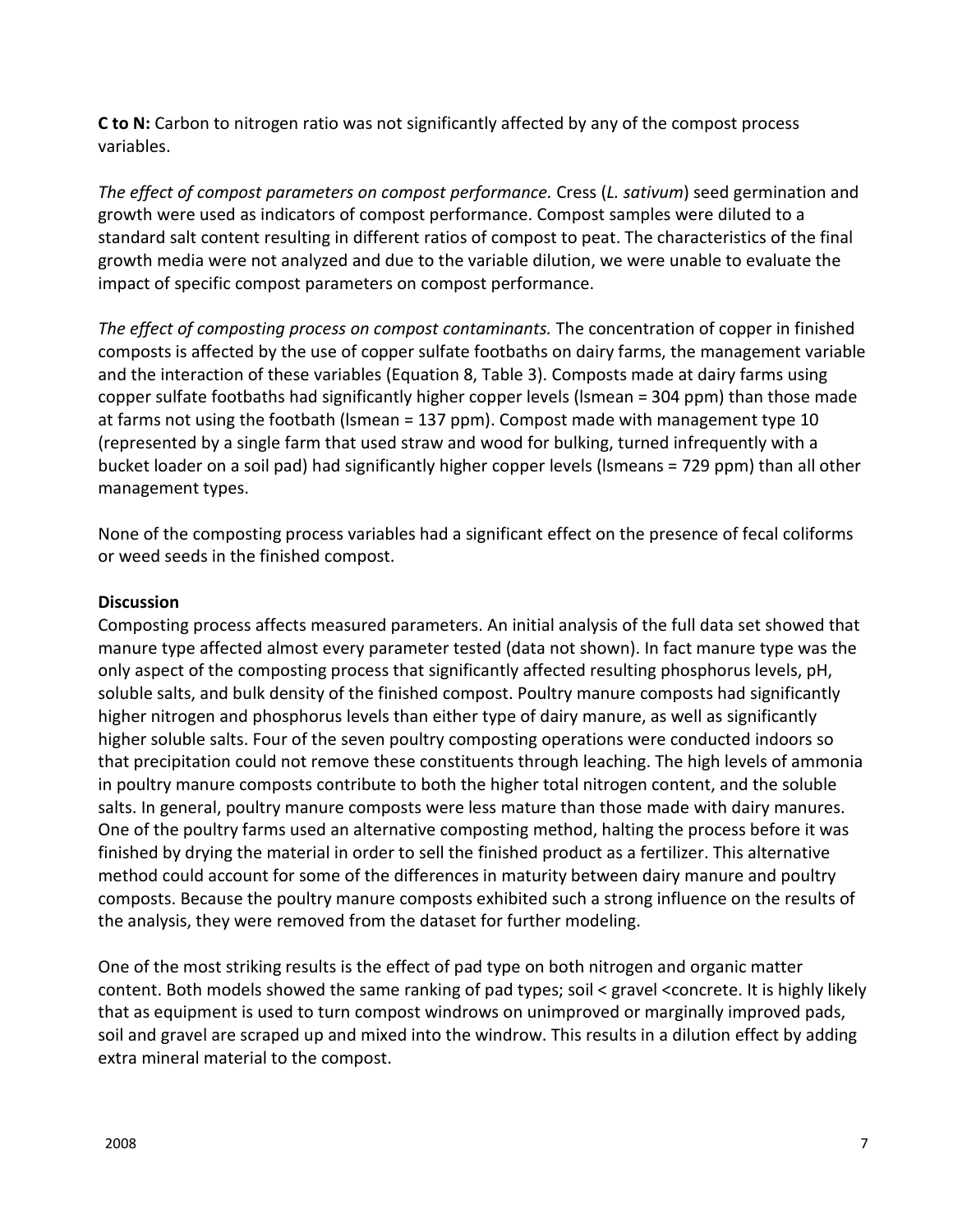TKN was consistently higher in composts made from separated dairy manure. Feedstock materials and liquid effluent (not incorporated into the compost piles) were not tested for nitrogen content so it is not clear if differences in nitrogen were a reflection of differences in the starting material or due to changes in denitrification during the composting process. No discernible trend could be seen with phosphorus content. Many dairies use phosphate as a dietary supplement in their feed, but no data were collected on phosphorus levels in feed so it is difficult to say if this herd management practice impacted compost phosphorus levels.

Manure separation affected pH levels. Fresh separated dairy solids usually have high pH, 8.5-9.0 (CWMI unpublished data), compared to manure slurries, 7.0 (Umetsu et al., 2005), and the pH values for the finished composts reflected this trend. It is not clear how management type or screening may affect pH. Manure separation also led to lower density in finished composts. Manure separators have screens through which liquid effluent passes (Gooch et al., 2005). Some of the smaller particulate matter in the raw unseparated manure is removed with the liquid effluent during the separation process, leading to a higher proportion of larger particles in the separated solids and may be the cause of the lower density.

Management type significantly influenced soluble salts in the finished compost. The management variable with the highest soluble salts is represented by one site which is the only indoor dairy manure composting facility in the study. Protecting windrows from rainfall can prevent leaching and lead to a buildup of salts, which most likely accounted for the high soluble salts at this particular site. This indoor facility also had significantly higher potassium than all other sites. Soluble salts were substantially lower in composts made at dairies that use a copper sulfate footbath. Conductivity, a measure of soluble salts, is influenced by the mineralization of organic matter, with higher mineralization leading to higher levels of organic acids, volatile fatty acids, phosphates, sulfates etc., resulting in higher soluble salts. The presence of copper can inhibit the mineralization of organic matter (Aoyama, 1998), which could explain the observations regarding soluble salts in the finished materials.

The statistical analysis found no significant model for the effect of compost process on maturity. Since our sampling protocol relied on the judgment of the compost producer to identify piles and windrows that were ready to sell, there was a large variability in compost maturity in our dataset. Because the maturity was subjectively selected by compost producers, it is not appropriate to use this variable as a compost parameter. A more controlled study using compost batches of known ages is required in order to determine how the composting process affects maturity.

# **Measured parameters affect compost performance.**

When this study was conducted (1997-1998) the TMECC methods had not yet been compiled by the USCC. The current TMECC method for assessing compost performance uses a standardized 50:50 compost: peat mixture and cucumber seeds (Thompson et al., 2002). The method used in this study (Kehres and Pohle, 1998) used different ratios of compost to peat depending on salt content. With this method, there is no way to attribute differences in plant response to particular compost parameters since the characteristics of the compost/peat growth media are not known.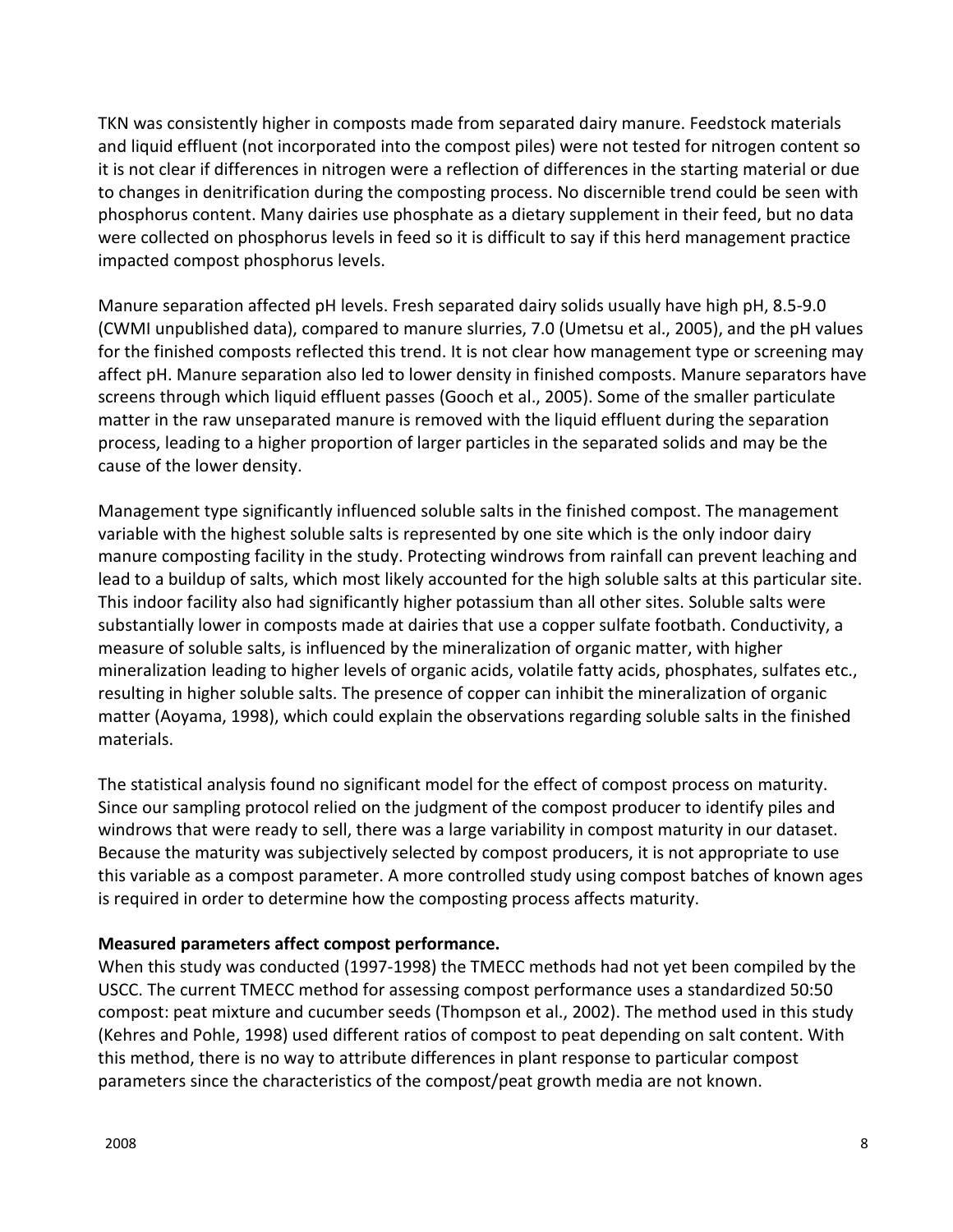All of the dairy manure composts and several of the poultry composts showed greater than 75% growth and 90% germination indicating that although some of those composts were diluted up to 10:1 with peat, there were still enough nutrients to allow good growth and germination. Lack of available plant nutrients was not the cause of the poor growth response observed in some composts. While one of the poultry composts demonstrated the best growth response of all of the composts tested, three indoor poultry manure composts with the highest salinities ( $> 17$  mmhos cm<sup>-1</sup>) showed much lower growth (<34%) and germination (<25%) than the controls, indicating the possible presence of some unidentified toxic substance since composts were diluted to a standard salt content before use in this assay.

*Composting process affects contaminants.* Not surprisingly, copper levels were highest in composts made at dairies that reported using a copper sulfate foot bath for hoof health. Five farms using separated dairy manure and copper sulfate foot baths had average copper levels ranging from 197.5 to 769.8 ppm. Three other farms that reported using copper sulfate foot baths had copper values below 100 ppm. None of the other metals tested were present at levels high enough to cause concern (data not shown).

No recorded aspects of the composting process significantly affected the presence of fecal coliforms. Under federal and state regulations pertaining to sewage sludge composts, one of the requirements for achieving Class A status for public distribution is all compost samples must either have less than 1000 MPN/g fecal coliform or have Salmonella levels less than 3 MPN/4 gm of compost. We did not test for Salmonella, but fecal coliform testing showed that a majority of the composts in this study would have passed this rigorous level of biological safety testing applicable to sewage sludge composts (only 13/155 samples had > 1000 MPN fecal coliforms). There are currently no standards for potentially pathogenic microorganisms in livestock manure-based composts, although composts used in National Organic Program-certified organic agricultural systems must meet the time – temperature requirements developed for the EPA part 503 sewage sludge rule (NOP, 2002).

There was no clear effect of composting process on the presence of viable weed seeds. Factors such as site maintenance and distances from weed sources could potentially explain the differences in weed seed content between sites. There are no guidelines for weeds in compost in the U.S., while guidelines for individual countries in Europe call for anywhere from none (Belgium) to  $<$  5 seeds L<sup>-1</sup> (UK) (Hogg et al., 2002). In this study, 17 of the 25 farms tested had average weed seed counts of below 5  $L^{-1}$ .

*Types of end uses based on performance*. Composts may be applied directly to soil for various uses and they can also serve as potting media amendments. Suitability for a particular end use depends on a number of physical and chemical attributes such as salinity, bulk density and water holding capacity (Gouin, 1994; MSC, 2004). In some cases, growers are avoiding compost use due to uncertainties about properties and appropriate application rate (Roe, 2003). In western nations, testing composts for safety (microbiological and metals) is much more common than testing for and reporting traits important for determining the appropriate end use of the material (Hogg et al., 2002). Compost producers submitting samples to laboratories may not specify test parameters that are relevant to determining appropriate end uses and laboratories generally do not know the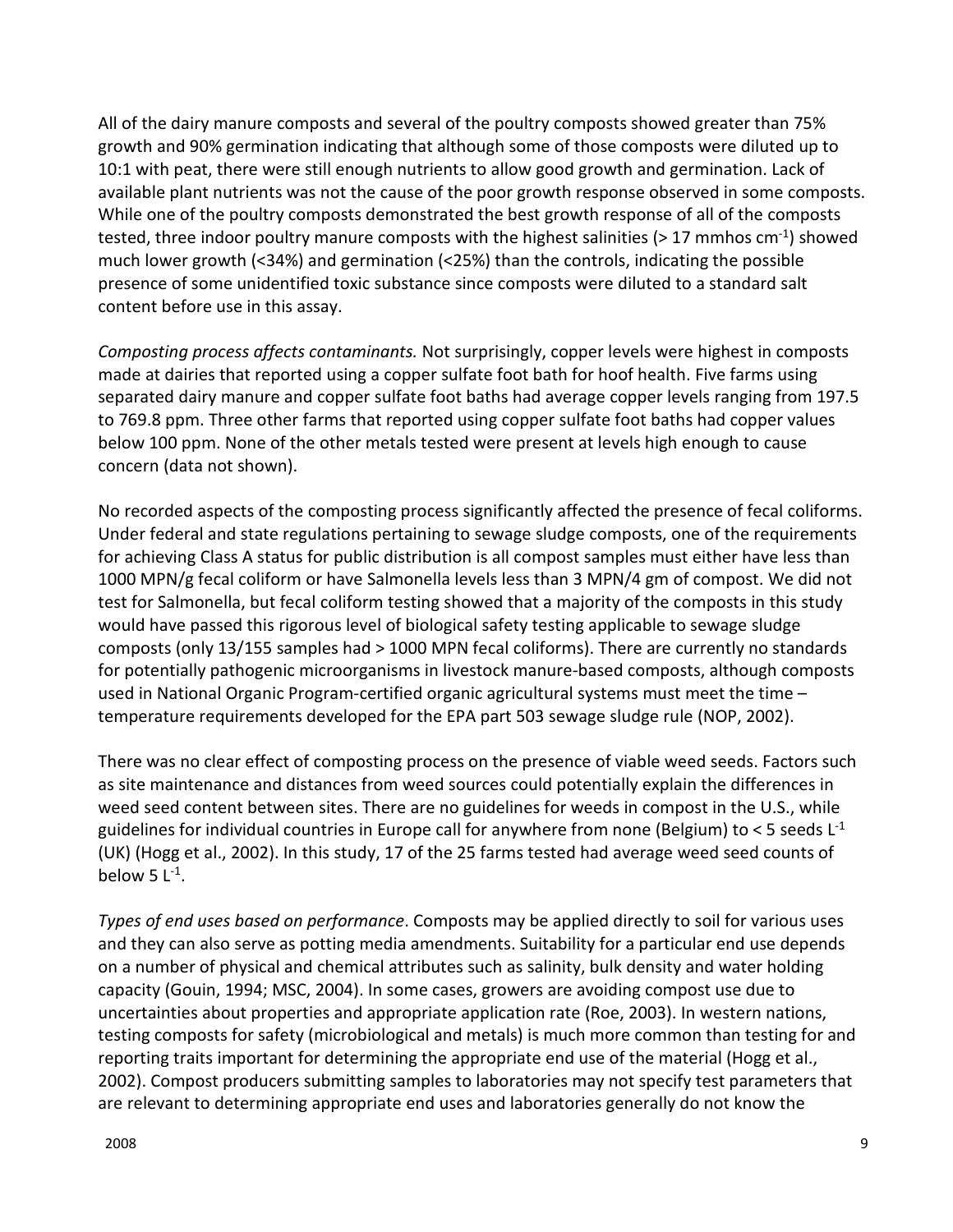intended use. Thus appropriate tests may not be performed and users may not have sufficient information to make choices resulting in successful performance.

Organic Gardening Magazine performed a test survey of bagged composts and reported an extremely wide range in appearance and test traits, and suggested end-users would be unable to properly distinguish the suitability of the composts for the desired use based on the information available on the packaging (Long, 1999).

Several organizations have developed programs to assist users in determining the suitability of composts for particular uses. The U.S. Composting Council provides guidelines for density, organic matter content, pH, soluble salts, maturity and several metals for a number of compost uses (USCC, 1996; USCC, 1997; USCC, 2001) The Swiss Compost Association ranks composts into several use groups based on salinity, maturity and other parameters (Fuchs et al., 2001). Wood End Research Laboratory in conjunction with the Rodale Institute has developed a method to evaluate the suitability of composts for particular end uses. Samples submitted to the lab are analyzed for a number of parameters and the method employs data arrays to sort compost test results into six potential best-use groups (Brinton and Meyer, 2002). A program of the Mulch and Soil Council certifies soils, not composts, for several uses based on growth tests (MSC, 2004). All of the rating systems rely on the availability information on a variety of chemical, physical and biological traits.

*Policy and barriers to labeling*. Compost producers may want to provide compost quality information to the end user, but surprisingly in most cases they are legally prevented from doing so. The ability of compost producers to provide information regarding their compost is hampered by fertilizer rules in most states of the U.S. that predate the common use of composts. Those rules, based on a model regulation developed by the American Association of Plant Food Control Officials, stipulate that any product stating nutrient content must label the guaranteed minimum NPK content based on weight (AAPFCO, 2000). They also prohibit labeling of other attributes and parameters. Developed for formulated fertilizers, these rules are not appropriate for composts since compost moisture content will change, nutrient content will vary and other parameters, such as organic matter and pH, are important attributes to include in any labelling. In response to stakeholder input coordinated by CWMI, the New York State Department of Agriculture and Markets, which regulates fertilizers, recently modified rules to address these concerns (NYSDAM, 2006), thus enabling agricultural compost products sold in New York State to provide relevant production information for consumers.

Testing is generally not required for agricultural composts. Thus there are few data on the quality of manure-based composts, which further hampers their marketing. Under the NYS revised rules, periodic testing is required for participating compost producers and labels reflect the average of test results. Since compost characteristics may change over time and with the feedstocks used, compost consumers end-users should look at results of tests taken close to the time of sale and examine both the average values and the range of test results in order to consider the variability of the product since the test results may not reflect the specific batch they purchase. Table 2 indicates the variability among the composts we tested. Over the study period, consistency varied greatly between composts. Some composts exhibited a large range in measured parameters, while others were relatively consistent over time. To address the need for providing information on compost quality to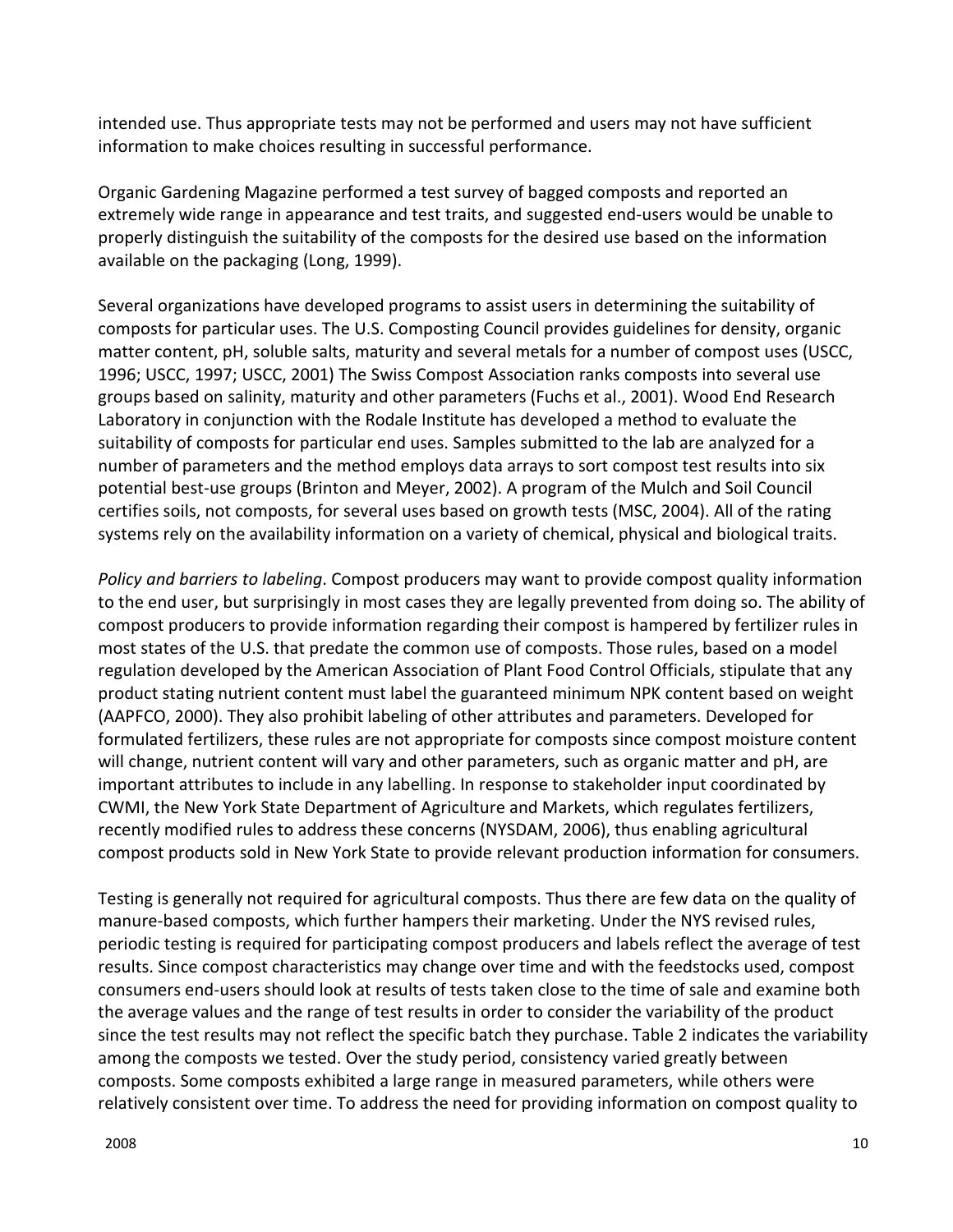compost users, we propose the use of a standard information sheet for agricultural composts, similar to the nutrition label on foods in the U.S., to help increase communication between compost producers and end users (Fig. 4).

*Conclusions.* In the end user survey, growers were most interested in seeing pH, NPK, organic matter and C:N ratio listed on a compost product label. Weeds, metals and pathogens were all listed as grower concerns associated with compost use. While almost all metals were present in low concentrations in the manure-based composts, copper was elevated in compost from dairies using copper sulfate hoof baths. We were not able to predict the presence of fecal coliforms or weed seeds using the variables we measured. These contaminants are likely to be factors of individual site management, including equipment hygiene and proximity to weed seed sources. We found that the type of pad on which the compost is managed affected organic matter, nitrogen, and phosphorus content. The use of copper sulfate for hoof health was related to copper levels in the composts. It may be beneficial to perform a portion of the composting process outside to allow precipitation to leach out some of the salts and then to cure the compost in the final months under cover in order to control moisture and exposure to weed seeds.

Growers could have more consistent results if they had access to information on compost quality, allowing them to choose individual compost products based on their specific needs. These needs vary with the goal of the horticultural producer. For example, compost maturity may be relatively unimportant for composts used as soil amendments in the field while it will be of significance for use in a potting mix. Compost testing and labeling would help consumers make appropriate choices. It is unlikely, however, that test results would be available for the specific batch of compost at the time that of purchase. Because composts are a dynamic product relying on biological activity, a single batch is likely to change over time. Growers listed the inconsistency of compost parameters over time as their top concern and our results show that some composts vary while others are more consistent. Growers should examine compost test results from compost producers and should evaluate the consistency of test results over time. Because management measures are important in consistent compost quality, growers should develop long term business relationships with specific compost producers who intensively manage their operations and produce compost with consistent characteristics from batch to batch. Understanding how different aspects of the composting process affect important parameters of the finished compost will allow compost producers to manage their process in a way that will increase their potential pool of end users. Greater communication between compost producers and growers will increase the effective recycling of organic wastes in agricultural systems, while enhancing the long term sustainability of food production.

#### **Literature cited**

- AAPFCO. 2000. AAPFCO Official Publication #53. Association of American Plant Food Control Officials, Washington, D.C.
- Aoyama, M. 1998. Effects of heavy metal accumulation in apple orchard soils on the mineralization of humified plant residues. Soil Science and Plant Nutrition. 44: 209-215.
- Benito, M., A. Masaguer, A. Moliner, and R. De Antonio. 2006. Chemical and physical properties of pruning waste compost and their seasonal variability. Bioresource Technology. 97: 2071-2076.

Bonhotal, J. 2000. Surveys guide developments of quality compost seal. BioCycle. November: 72-78.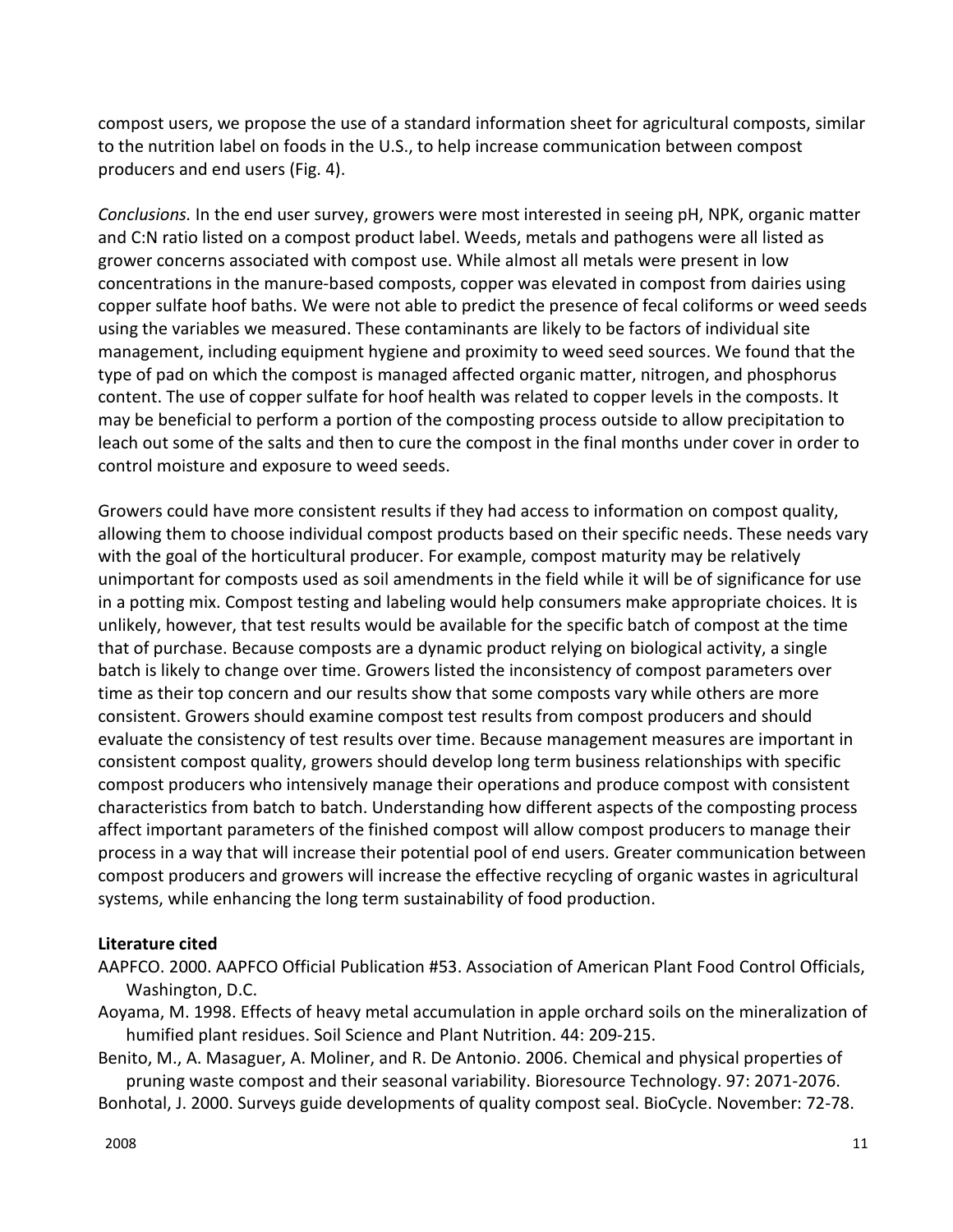Bremmer, J.M. and C.S. Mulvaney. 1982. Nitrogen - total, p. 595-624. In: A.L. Paige (ed.). Methods of Soil Analysis Part 2: Chemical and Microbiological Properties. ASA & SSSA, Madison, WI.

Brinton, W.F. 2002. Guide to Solvita testing for compost maturity index. Woods End Laboratories, Inc., Mt. Vernon, ME. August 1, 2007. <www.solvita.co.uk/downloads/solvita\_man3.5.pdf>

Brinton, W.F. and S. Meyer. 2002. Soil amendment quality certification: The Woods End/Rodale seal program. in W. Lockeretz (Eds.), Ecolabels and the Greening of the Food Market, Boston, Massachusetts, November 7-9. p. 177-183.

Fitzpatrick, G.E., E.C. Worden, and W.A. Vendrame. 2005. Historical development of composting technology during the 20th century. HortTechnology. 15: 48-51.

Fuchs, J., U. Galli, K. Schleiss, and A. Wellinger. 2001. Quality criteria for composts and digestates from biodegradable waste management. Association of Swiss Compost Plants, August 1, 2007. <http://vks-asic.ch/acrobatreader/vks\_richtlinie\_english.pdf>

Glasgow, H.B. and J.M. Burkholder. 2000. Water quality trends and management implications from a five-year study of a eutrophic estuary. Ecological Applications. 10: 1024-1046.

Gooch, C.A., S.F. Inglis, and K.J. Czymmek. 2005. Mechanical solid-liquid separation: Performance evaluation on four New York State dairy farms - a preliminary report, American Society for Agricultural Engineering Annual Meeting, ASAE, Tampa, FL.

Gouin, F.R. 1994. Utilizing compost in the landscape and nursery, p. 137-146. In: C.W. Heuser (ed.). Recycling and Resource Conservation: A Reference Guide to Nursery and Landscape Industries. Pennsylvania Nurserymen's Association, Inc., Harrisburg, PA.

Harrison, E. 2001. Compost marketing and labeling report. Cornell Waste Management Institute, Ithaca, NY. October 10, 2007. <http://compost.css.cornell.edu/marketlabeling.html>

Harrison, E., J. Bonhotal, and D. Olmstead. 2003. What's behind a compost label or seal? BioCycle. 44: 28-30.

Hogg, D., J. Barth, E. Favonio, M. Centemero, V. Caimi, F. Amlinger, W. Devliegher, W.F. Brinton, and S. Antler. 2002. Comparison of compost standards within the EU, North America and Australasia. The Waste and Resources Action Programme, August 1, 2007.

<http://www.wrap.org.uk/downloads/Review\_of\_Compost\_Standards.41ab6588.pdf>

Hoitink, H.A.J., Y. Inbar, and M.J. Boehm. 1991. Status of compost-amended potting mixes naturally suppressive to soilborne diseases of floricultural crops. Plant Disease. 75: 869-873.

Hoitink, H.A.J. and G.A. Kuter. 1986. Effects of composts in growth media on soilborne pathogens, p. 289-306. In: Y. Chen and Y. Avnimelech (eds.). Role of Organic Matter in Modern Agriculture. Nijhoff Publishers, Boston.

Kehres, B. and A. Pohle. 1998. Methodenbuch zur analyse von compost [Handbook for compost analytical methods]. Bundesgütegemeinschaft Kompost e.V. [German Compost Quality Assurance Organization], Stuttgart, Germany.

Long, C. 1999. Buying compost: The good news and the bad news. Organic Gardening. 46: 48-50.

Lynch, D.H., R.P. Voroney, and P.R. Warman. 2005. Soil physical properties and organic matter fractions under forages receiving composts, manure or fertilizer. Compost Science & Utilization. 13: 252-261.

Moore, K.K. 2005. Uses of compost in potting mixes. Horttechnology. 15: 58-60.

MSC. 2004. Voluntary uniform product guidelines for horticultural mulches, growing media, and landscape soils. Mulch and Soil Council, August 1, 2007.

<http://www.mulchandsoilcouncil.org/ProductCert/Industry/MSCVolGuidelines7.0.pdf>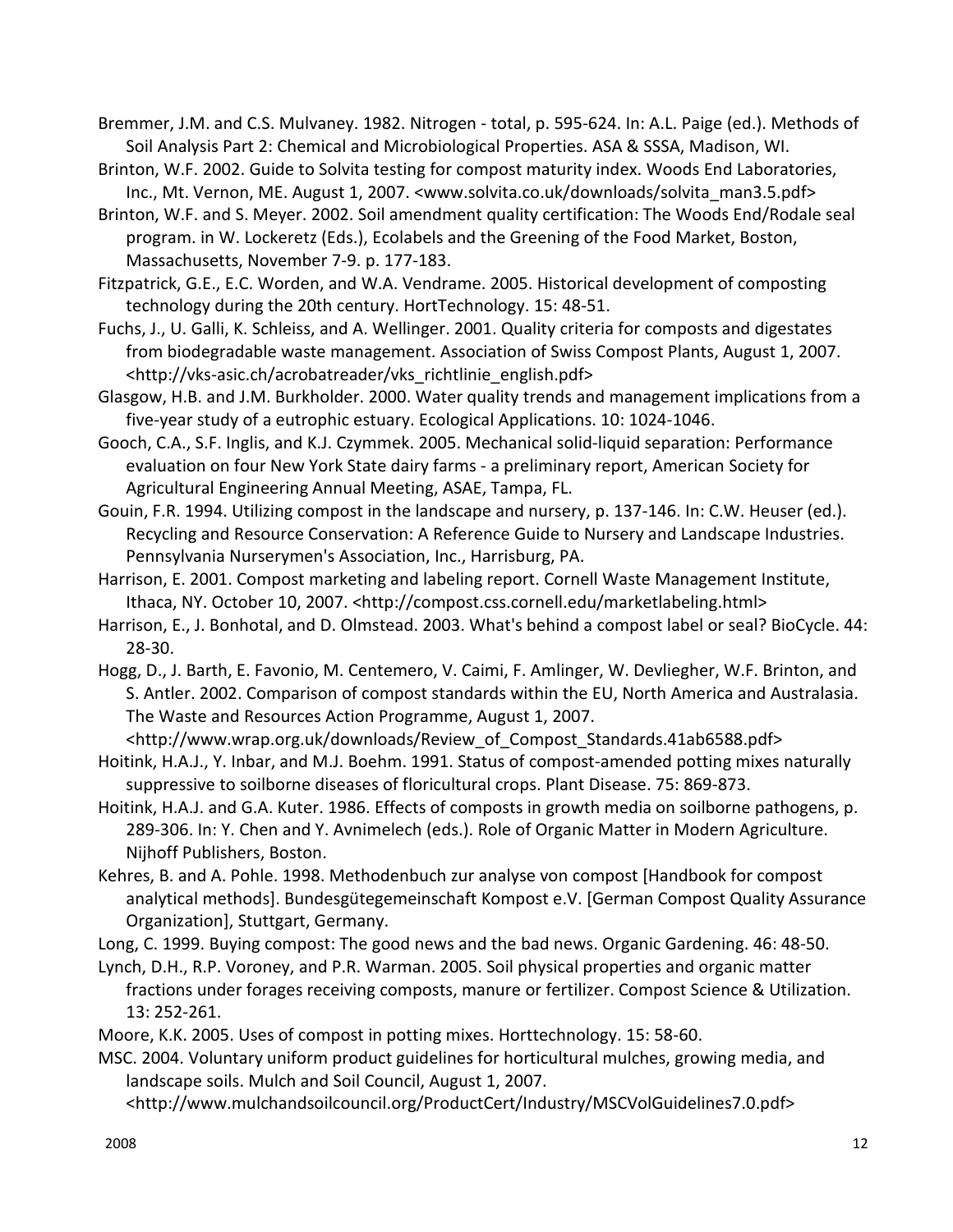NOP. 2002. USDA National Organic Program final rule. June 25, 2003. <http://www.ams.usda.gov/nop/NOP/standards/FullText.pdf>

NRCS. 2003. Managing soil organic matter: the key to air and water quality. USDA Natural Resources Conservation Service, October 10, 2007.

<http://soils.usda.gov/sqi/concepts/soil\_organic\_matter/files/sq\_tn\_5.pdf>

NYSDAM. 2006. Official compilation of codes, rules and regulations Vol. Title 1, New York State Department of Agriculture and Markets

- Rabalais, N.N., R.E. Turner, and W.J. Wiseman. 2002. Gulf of Mexico hypoxia, aka "The dead zone". Annual Review of Ecology and Systematics. 33: 235-263.
- Raviv, M. 2005. Production of high-quality composts for horticultural purposes: A mini-review. Horttechnology. 15: 52-57.
- Roe, N.E. 2003. Why vegetable growers don't use compost. in M. Ozores-Hampton, N.E. Roe, and E. Hanlon (Eds.), Training in the Production and Utilization of Compost In Florida, Naples, FL, Florida Cooperative Extension Service: February 3.
- Schwartz, R.D. 2002. Population, fossil fuel and food. Forum on Physics and Society of the American Physical Society. 31.
- Smith, A., K. Brown, S. Ogilvie, K. Rushton, and J. Bates. 2001. Waste management options and climate change: Report to the European Commission. Office for Official Publications of the European Communities, Luxembourg. October 10, 2007.

<http://ec.europa.eu/environment/waste/studies/pdf/climate\_change.pdf>

- Stofella, P.J. and B.A. Kahn. (Eds.) 2001. Compost Utilization in Horticultural Cropping Systems. Lewis Publishers, Boca Raton, FL. Available at:
- Termorshuizen, A.J., S.W. Moolenaar, A.H.M. Veeken, and W.J. Blok. 2004. The value of compost. Reviews in Environmental Science and Bio/Technology. 3: 343-347.
- Termorshuizen, A.J., E. van Rijn, D.J. van der Gaag, C. Alabouvette, Y. Chen, J. Lagerlof, A.A. Malandrakis, E.J. Paplomatas, B. Ramert, J. Ryckeboer, C. Steinberg, and S. Zmora-Nahum. 2006. Suppressiveness of 18 composts against 7 pathosystems: Variability in pathogen response. Soil Biology & Biochemistry. 38: 2461-2477.
- Thompson, W.H., P.B. Leege, P. Millner, and M.E. Watson. (Eds.) 2002. Test methods for the examination of composting and compost. USDA U.S. Government Printing Office. Available at: http://tmecc.org/tmecc/index.html.
- Umetsu, K., Y. Kimura, J. Takahashi, T. Kishimoto, T. Kojima, and B. Young. 2005. Methane emission from stored dairy manure slurry and slurry after digestion by methane digester, Animal Science Journal Vol. 76, pp. 73-79.
- USCC. 1996. Field guide to compost use. U. S. Composting Council, October 10, 2007. <http://www.compostingcouncil.org/article.cfm?id=64>
- USCC. 1997. Landscape architecture compost use specifications. U. S. composting Council, October 10, 2007. <http://www.compostingcouncil.org/article.cfm?id=64>
- USCC. 2001. Compost use on state highway applications. U. S. Composting Council. <http://www.compostingcouncil.org/article.cfm?id=64>
- USEPA. 1993. The Standards for the Use or Disposal of Sewage Sludge, Title 40 of the code of federal regulations, part 503.
- USEPA. 1994. A plain English guide to the EPA Part 503 biosolids rule. <http://www.epa.gov/owm/mtb/biosolids/503pe/>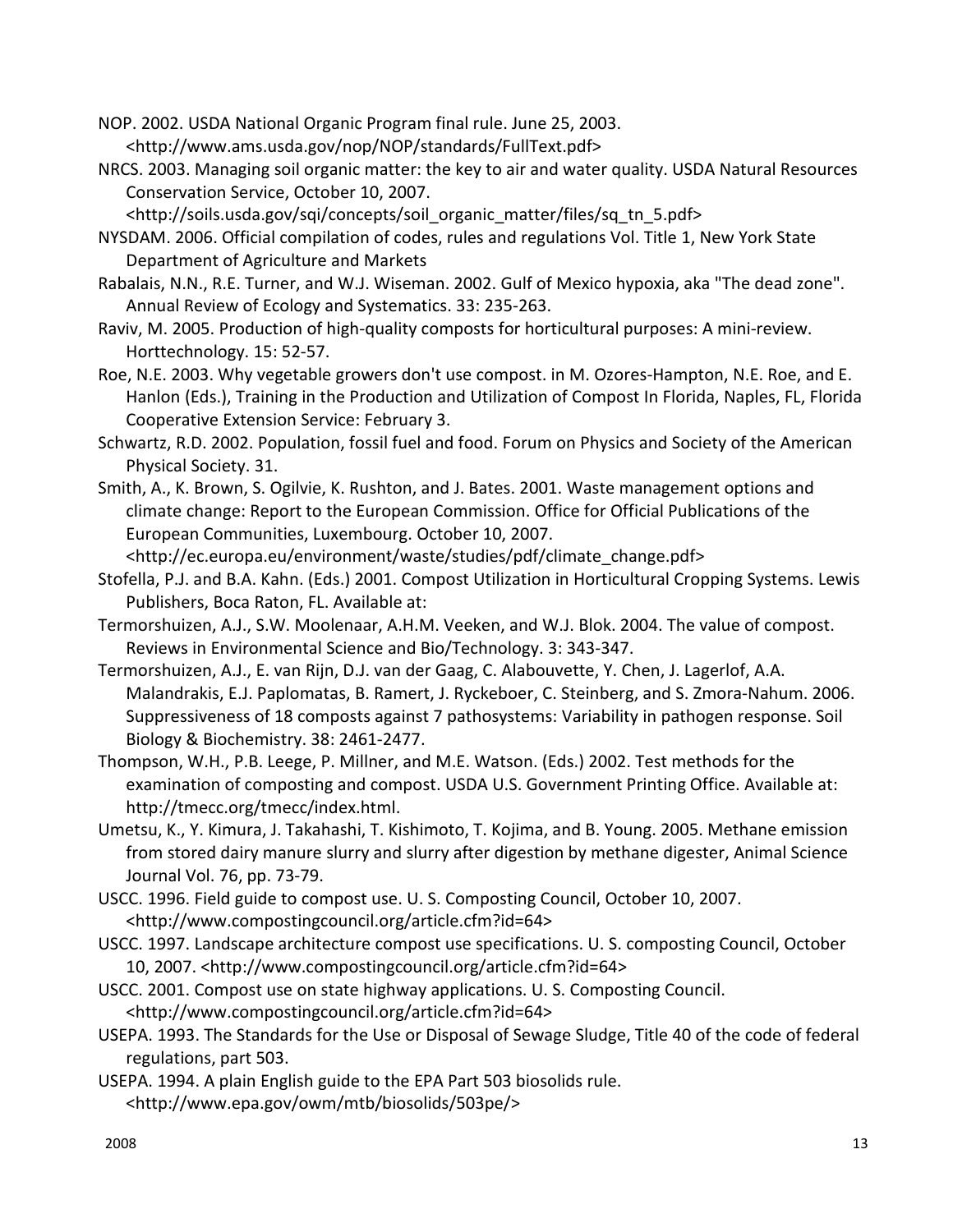- Weltzien, H.C. 1989. Some effects of composted organic materials on plant health. Agriculture Ecosystems & Environment. 27: 439-446.
- Wolfe, N. 2003. Determination of manure electrical conductivity, p. 50-51. In: J. Peters (ed.). Recommended Methods of Manure Analysis. University of Wisconsin Extension, Madison, WI.
- Zmora-Nahum, S., Y. Hadar, and Y. Chen. 2007. Physico-chemical properties of commercial composts varying in their source materials and country of origin. Soil Biology & Biochemistry. 39: 1263- 1276.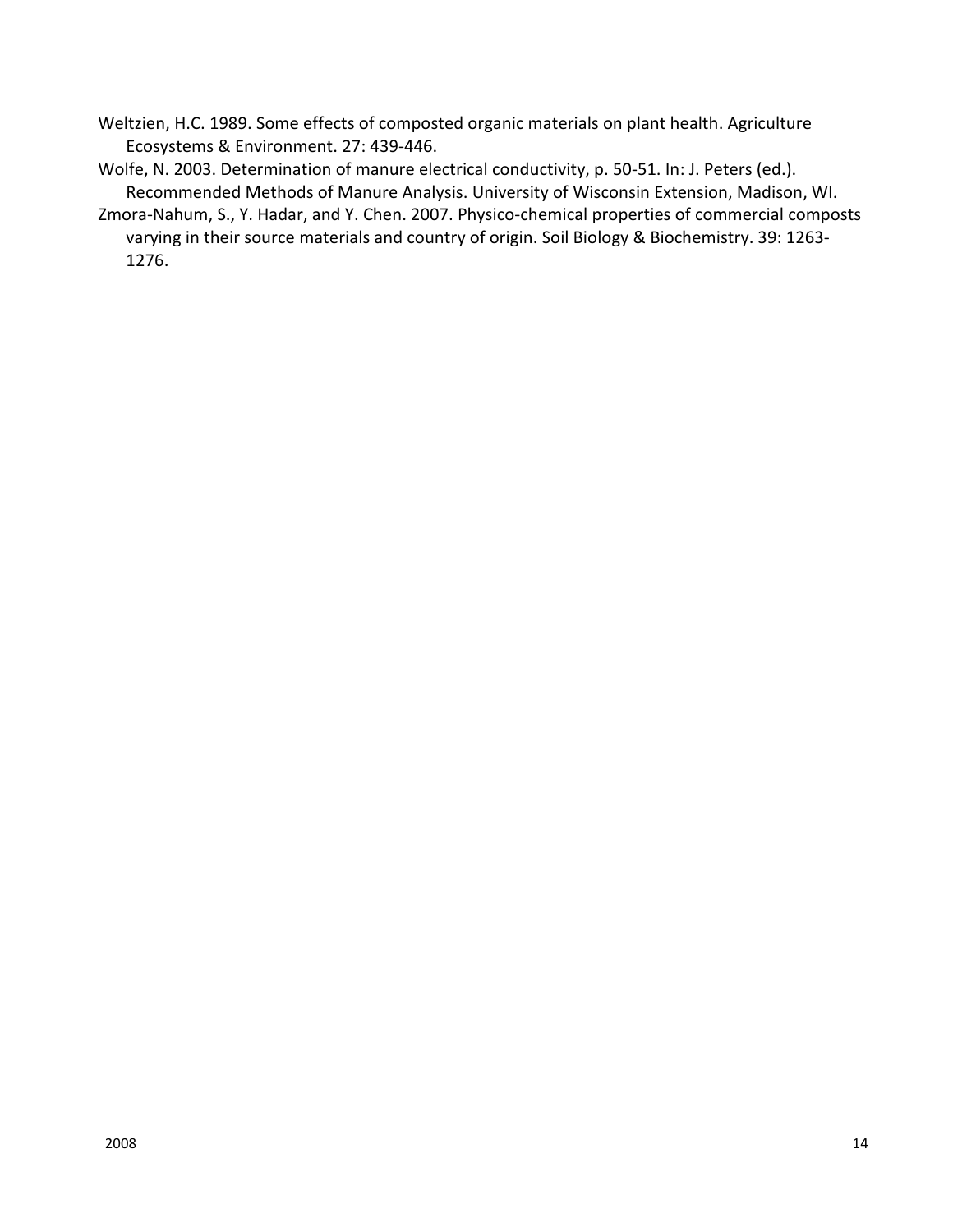|           | <b>Bulking agent</b>    |                          |                 |                         |          |                      |    |                |                |                          |
|-----------|-------------------------|--------------------------|-----------------|-------------------------|----------|----------------------|----|----------------|----------------|--------------------------|
| Manure    | and other<br>feedstocks | <b>Turning</b><br>method | Turning<br>freq | M                       | Pad type | Cu                   | S  | E              | Farm<br>ID     | I/O                      |
| DS        | <b>Straw</b>            | WT                       | High            | $\overline{2}$          | Gravel   | $\ddot{}$            | 8  | 5              | 12             | $\circ$                  |
| <b>DS</b> | Straw                   | <b>WT</b>                | High            | $\overline{2}$          | Soil     | $\equiv$             | 5  | $\overline{2}$ | 15             | O                        |
| <b>DS</b> | Straw, wood             | <b>BL</b>                | High            | 3                       | Soil     | $\ddagger$           | 3  | $\mathbf{1}$   | 16             | $\mathsf O$              |
| DS        | Straw, wood             | <b>WT</b>                | High            | 5                       | Soil     | $\ddagger$           | 6  | 3              | 14             | $\mathsf{O}$             |
| <b>DS</b> | Straw                   | <b>PAWS</b>              | Low             | 6                       | Concrete | $\overline{a}$       | 8  | 3              | 17             | O                        |
| <b>DS</b> | Straw, wood             | FA                       | <b>No</b>       | 9                       | Concrete | ٠                    | 8  | 5              | 13             | L                        |
| DS        | Straw, wood             | <b>BL</b>                | Low             | 10                      | Soil     | $\ddagger$           | 12 | 5              | 18             | O                        |
| <b>DU</b> | Straw                   | <b>BL</b>                | High            | $\mathbf{1}$            | Soil     | $\pm$                | 6  | $\overline{2}$ | $\mathbf{1}$   | $\mathsf O$              |
|           | Straw, food             |                          |                 |                         |          |                      |    |                |                | O                        |
| DU        | scraps                  | <b>WT</b>                | High            | $\overline{2}$          | Soil     | $\blacksquare$       | 5  | 3              | $\overline{2}$ |                          |
| <b>DU</b> | Straw, wood             | <b>BL</b>                | High            | 3                       | Soil     | $\ddot{\phantom{1}}$ | 12 | 3              | 3              | $\mathsf{O}$             |
|           | Straw, wood,            |                          |                 |                         |          |                      |    |                |                | O                        |
| <b>DU</b> | food scraps             | <b>BL</b>                | High            | $\mathbf{3}$            | Gravel   | $\blacksquare$       | 6  | $\overline{2}$ | $\overline{7}$ |                          |
| <b>DU</b> | Straw, wood             | <b>BL</b>                | High            | $\overline{3}$          | Soil     | $\overline{a}$       | 5  | $\overline{2}$ | 8              | O                        |
|           | Straw, wood,            |                          |                 |                         |          |                      |    |                |                | $\mathsf{O}$             |
| DU        | food scraps             | <b>BL</b>                | High            | 3                       | Gravel   | $\blacksquare$       | 6  | 3              | 10             |                          |
|           | Wood, food              |                          |                 |                         |          |                      |    |                |                | $\mathsf{O}$             |
| <b>DU</b> | scraps                  | <b>WT</b>                | High            | 4                       | Soil     | $\sim$               | 10 | $\overline{2}$ | 4              |                          |
| DU        | Straw, wood             | WT                       | High            | 5                       | Soil     | L,                   | 6  | $\overline{2}$ | 5              | O                        |
| <b>DU</b> | Straw                   | <b>PAWS</b>              | Low             | 6                       | Soil     | $\equiv$             | 6  | $\overline{2}$ | 6              | $\mathsf{O}$             |
| DU        | Straw                   | <b>BL</b>                | Low             | $\overline{7}$          | Soil     | $\blacksquare$       | 5  | $\overline{2}$ | 9              | O                        |
|           | Straw, wood,            |                          |                 |                         |          |                      |    |                |                | $\mathsf{O}$             |
| <b>DU</b> | food scraps             | WT                       | Low             | 8                       | Soil     | ä,                   | 6  | $\overline{2}$ | 11             |                          |
| P         | Straw                   | WT                       | High            | $\overline{2}$          | Concrete | <b>NA</b>            | 6  | $\overline{2}$ | 23             | $\mathbf{I}$             |
| ${\sf P}$ | Wood                    | WT                       | High            | $\overline{\mathbf{4}}$ | Concrete | <b>NA</b>            | 6  | 3              | 19             | $\overline{\phantom{a}}$ |
| P         | Wood                    | WT                       | High            | 4                       | Soil     | <b>NA</b>            | 3  | $\mathbf{1}$   | 20             | $\mathsf{I}$             |
| P         | Wood                    | WT                       | High            | 4                       | Soil     | <b>NA</b>            | 3  | $\mathbf{1}$   | 21             | O                        |
| P         | Wood                    | <b>WT</b>                | High            | $\overline{4}$          | Concrete | <b>NA</b>            | 5  | $\overline{2}$ | 24             | L                        |
| P         | Wood                    | WT                       | High            | $\overline{\mathbf{4}}$ | Soil     | <b>NA</b>            | 3  | $\mathbf{1}$   | 25             | O/I                      |
| P         | Straw                   | PAWS                     | Low             | 6                       | Soil     | <b>NA</b>            | 5  | $\overline{2}$ | 22             | 0                        |

Table 1. Description of on-farm composting operations.

Manure types: DU = dairy manure (unseparated), DS = dairy manure (separated), P = poultry manure. Turning method: BL = bucket loader, WT = windrow turner, PAWS = passively aerated windrow system, FA = forced air. 'Management' (M) is a dummy variable used in the statistical analysis encompassing all variations of bulking agent, turning method and turning frequency. Cu + indicates farms that use a copper sulfate foot bath for hoof health. A sampling event (E) is a single visit to a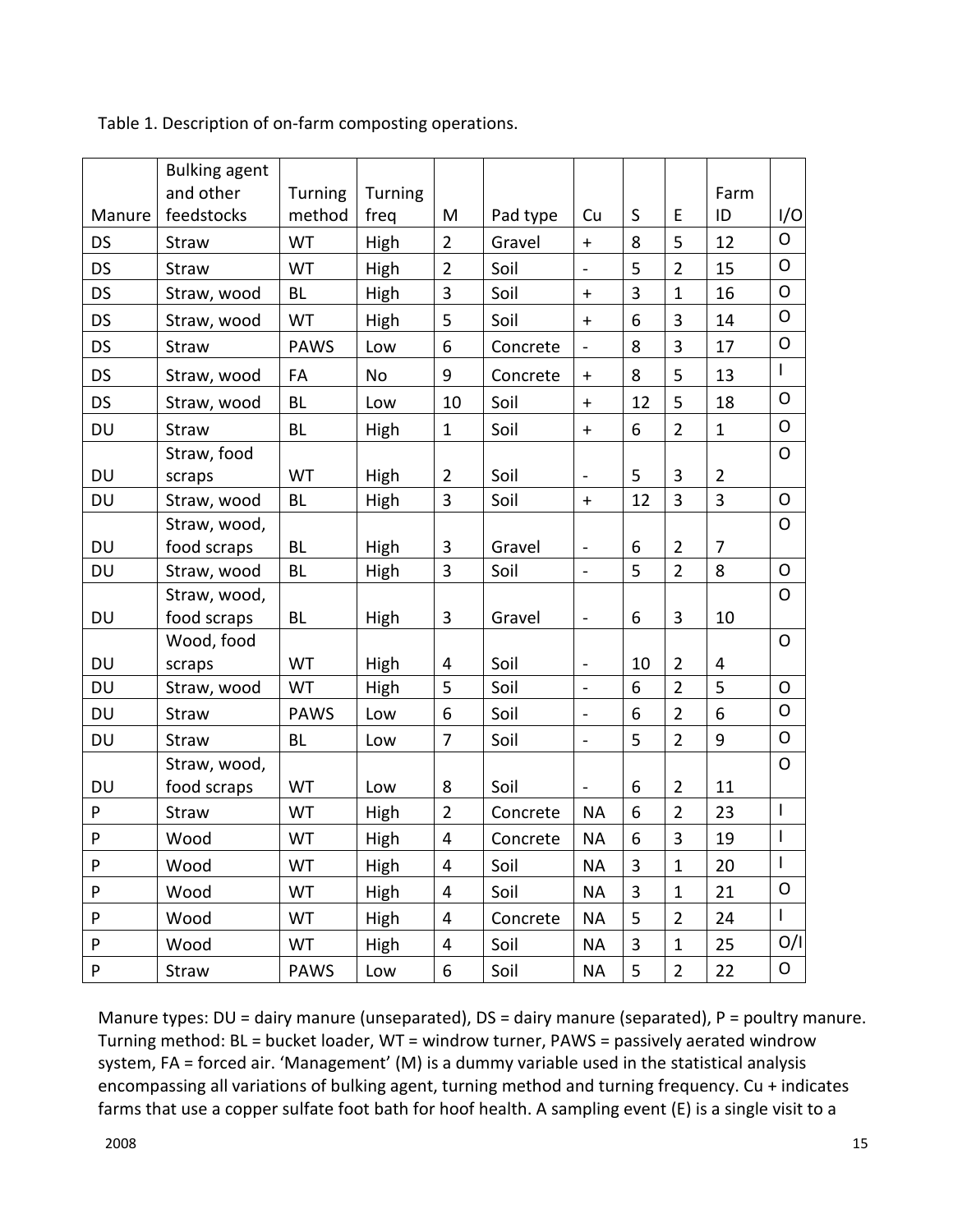specific farm where composite samples (S) were taken from the same or different compost piles as the previous visit. Composting was carried out indoors (I), outdoors (O), or a combination of the two  $(O/I).$ 

Table 2. Summarized results for physical and chemical parameters of dairy manure composts. Site averages and standard deviations are reported for sites with the lowest and highest standard deviation for each parameter. Values are followed by the site numbers in parentheses.

| Parameter                           | Mean            | Median | Range of standard deviations at specific farms |                      |  |
|-------------------------------------|-----------------|--------|------------------------------------------------|----------------------|--|
|                                     |                 |        | low                                            | high                 |  |
| Nitrogen (%)                        | $1.7 \pm 0.8$   | 1.6    | $0.9 \pm 0.03$ (11)                            | $3.1 \pm 0.76$ (22)  |  |
| Phosphorus (%)                      | $0.4 \pm 0.2$   | 0.3    | $0.3 \pm 0.01$ (11)                            | $0.7 \pm 0.32$ (6)   |  |
| Potassium (%)                       | $0.7 \pm 0.5$   | 0.6    | $0.2 \pm 0.01$ (11)                            | $0.08 \pm 0.5$ (6)   |  |
| C:N ratio                           | $13.9 \pm 3.5$  | 13.2   | $12.0 \pm 0.7$ (6)                             | $9.5 \pm 9.8$ (3)    |  |
| Organic matter (%)                  | $42.8 \pm 18.2$ | 38.4   | $23.9 \pm 1.2$ (11)                            | $50.3 \pm 18.7$ (6)  |  |
| pH                                  | $7.7 \pm 0.5$   | 7.8    | $8.1 \pm 0.03$ (16)                            | $7.6 \pm 0.4$ (6)    |  |
| Salts (mmhos $cm^{-1}$ )            | $4.1 \pm 2.6$   | 3.6    | $3.0 \pm 0.2$ (11)                             | $5.8 \pm 6.9$ (10)   |  |
| Solvita maturity rating scale       | $6.0 \pm 1.0$   | 6.0    | $7.0 \pm 0.0$ (2, 3, 10, 11)                   | $6.6 \pm 1.06$ (12)  |  |
|                                     |                 |        | $5.0 \pm 0.0$ (16)                             |                      |  |
| Bulk density (lb $ft^{-3}$ )        | $47.3 \pm 8.4$  | 47.0   | $47 \pm 0.00$ (2)                              | $38.1 \pm 11.08(18)$ |  |
| Copper (ppm)                        | $200 \pm 257$   | 70     | $26 \pm 1$ (2)                                 | $405 \pm 213(14)$    |  |
| Fecal coliform ( $log MPN g^{-1}$ ) | $1.3 \pm 1.2$   | 0.8    | $1.3 \pm 0.3$ (15)                             | $2.1 \pm 1.9$ (17)   |  |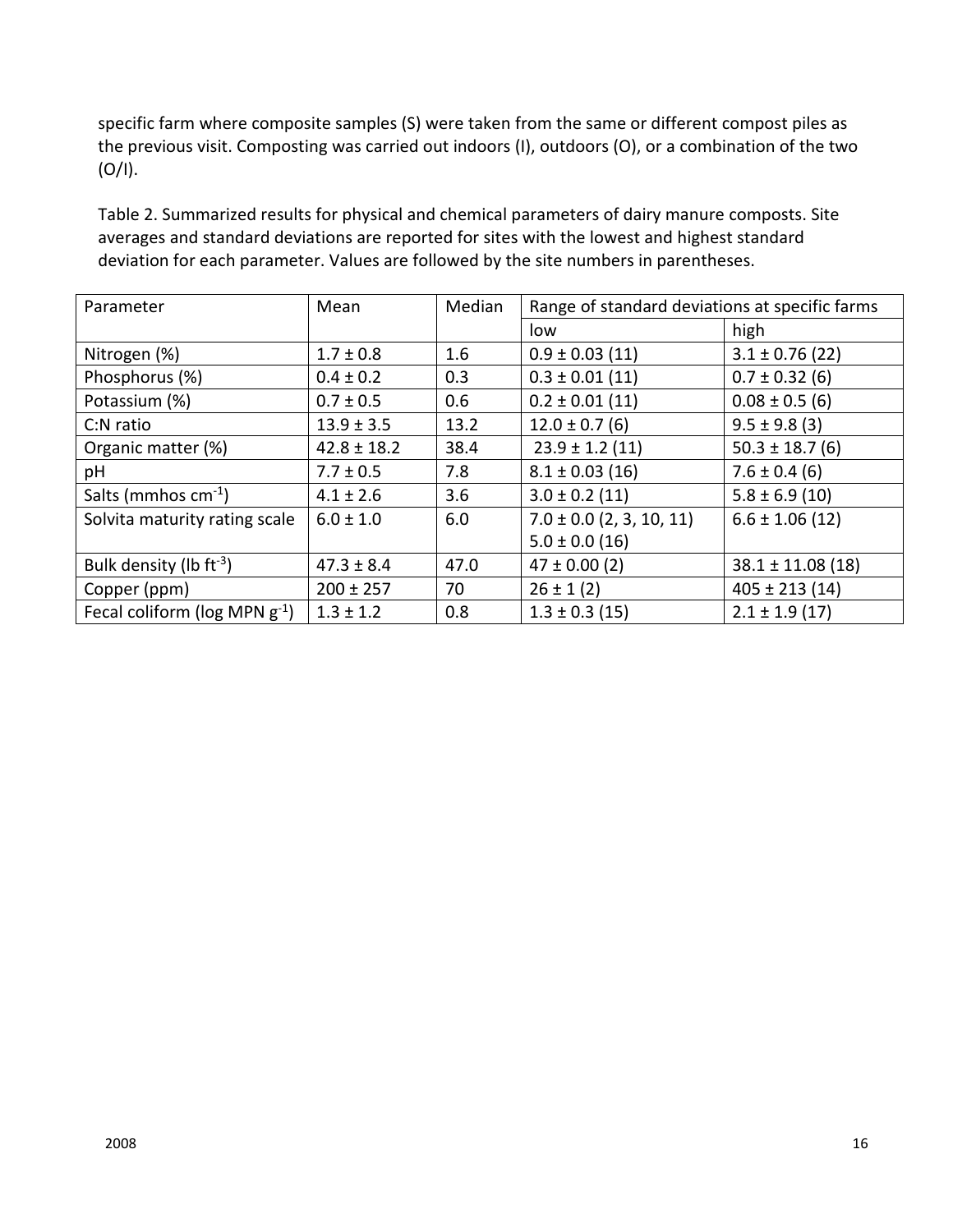Table 3. Model equations for a) the effect of composting process on compost parameters, and b) the effect of composting process on compost contaminants. These models use only data from dairy farms, poultry farms have been excluded.

| Equations                                                                                     | p values               |  |  |  |  |
|-----------------------------------------------------------------------------------------------|------------------------|--|--|--|--|
| a) Effect of composting process on compost parameters                                         |                        |  |  |  |  |
| 1. nitrogen = $pad + manure$                                                                  | 0.0917, 0.0092         |  |  |  |  |
| 2. phosphorus = $pad + management + pad*$ management                                          | 0.0194, 0.0378, 0.0489 |  |  |  |  |
| 3. potassium = management                                                                     | < 0.0001               |  |  |  |  |
| 4. organic matter $=$ pad                                                                     | 0.0121                 |  |  |  |  |
| 5. $pH =$ manure + management + screen                                                        | 0.0671, 0.0533, 0.0422 |  |  |  |  |
| 6. salts = management + footbath                                                              | 0.0462, 0.0068         |  |  |  |  |
| 7. density = manure                                                                           | 0.0022                 |  |  |  |  |
| b) Effect of composting process on compost contaminants                                       |                        |  |  |  |  |
| 8. copper = management + footbath + management*footbath<br>$<$ 0.0001, $<$ 0.0001, $<$ 0.0001 |                        |  |  |  |  |



Fig. 1. Presence of viable weed seeds (# L-1) in manure-based composts. Error bars represent standard deviations for averages of all samples taken from a single farm.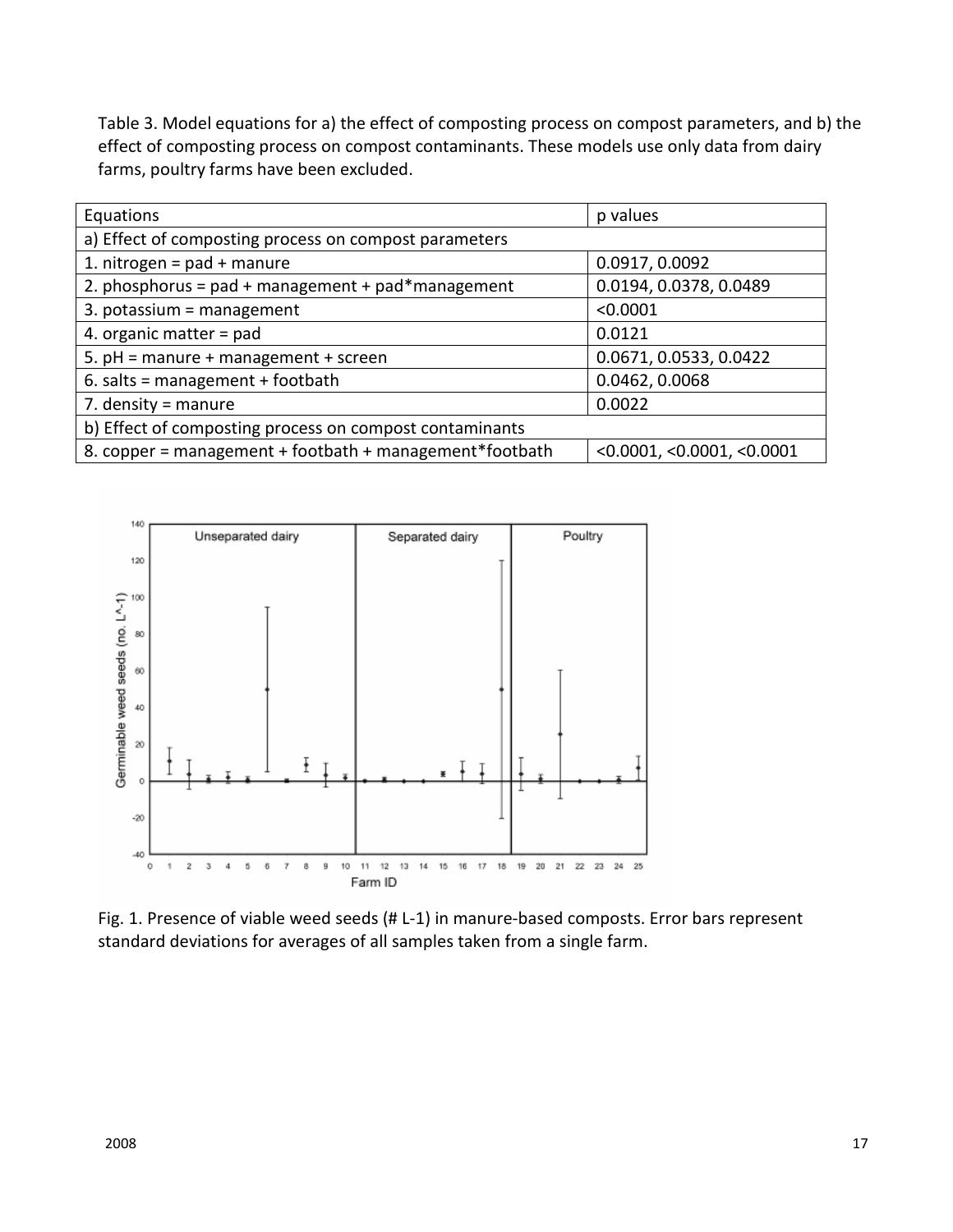

Fig. 2. Relative germination of cress (*Lepidium sativum*) seeds in manure-based composts. Error bars represent standard deviations for averages of all samples taken from a single farm.



Fig. 3. Relative growth of cress (*Lepidium sativum*) in manure-based composts. Error bars represent standard deviations for averages of all samples taken from a single farm.